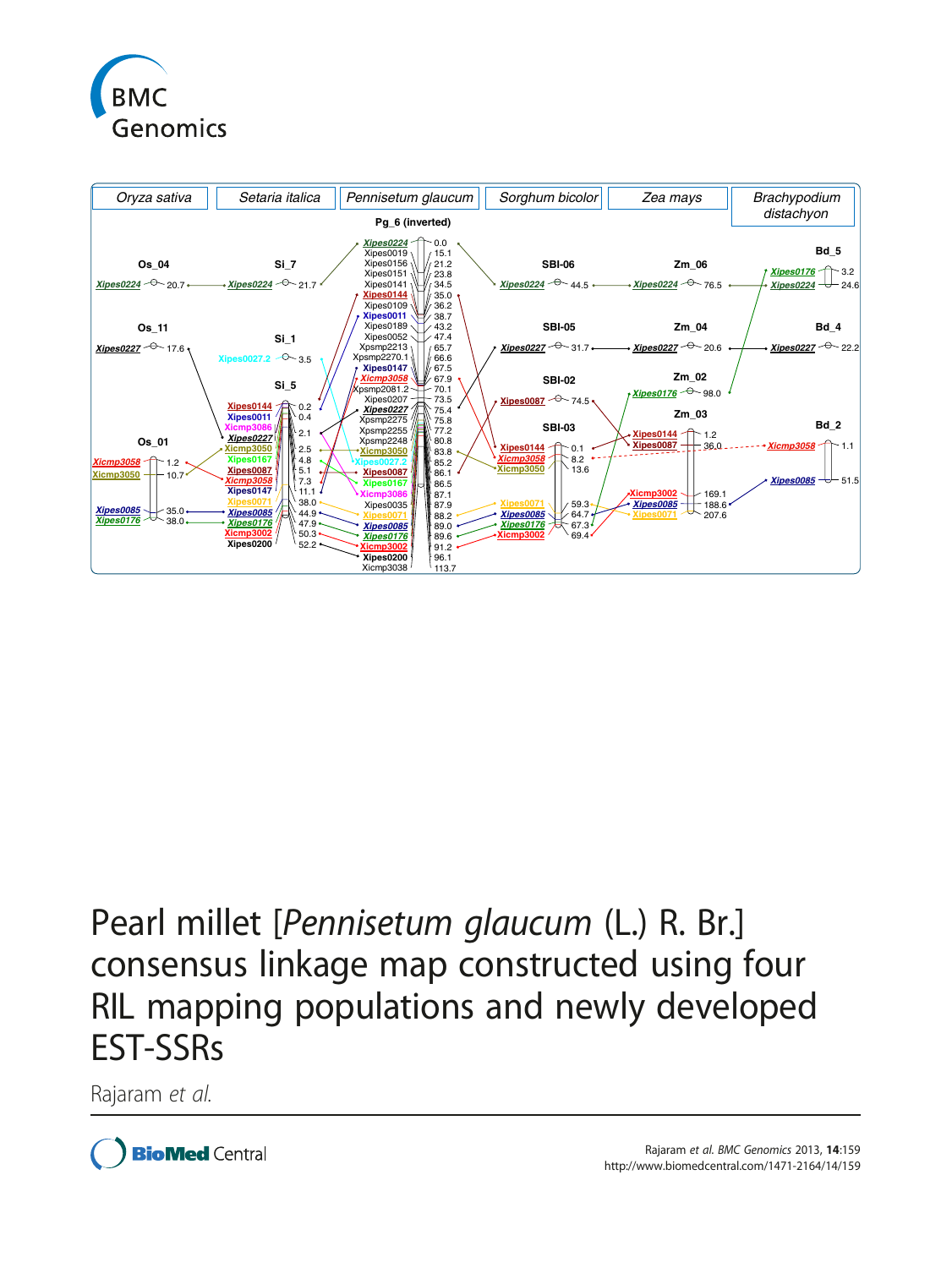## **RESEARCH ARTICLE Example 2014 The SEAR CH ACCESS**



## Pearl millet [Pennisetum glaucum (L.) R. Br.] consensus linkage map constructed using four RIL mapping populations and newly developed EST-SSRs

Vengaldas Rajaram<sup>1,2</sup>, Thirunavukkarasu Nepolean<sup>1,3</sup>, Senapathy Senthilvel<sup>1,4</sup>, Rajeev K Varshney<sup>1</sup>, Vincent Vadez<sup>1</sup> , Rakesh K Srivastava<sup>1</sup>, Trushar M Shah<sup>1</sup>, Ambawat Supriya<sup>1,5</sup>, Sushil Kumar<sup>1,6</sup>, Basava Ramana Kumari<sup>1</sup> , Amindala Bhanuprakash<sup>1</sup>, Mangamoori Lakshmi Narasu<sup>2</sup>, Oscar Riera-Lizarazu<sup>1,7</sup> and Charles Thomas Hash<sup>1,8\*</sup>

## Abstract

Background: Pearl millet [Pennisetum glaucum (L.) R. Br.] is a widely cultivated drought- and high-temperature tolerant C4 cereal grown under dryland, rainfed and irrigated conditions in drought-prone regions of the tropics and sub-tropics of Africa, South Asia and the Americas. It is considered an orphan crop with relatively few genomic and genetic resources. This study was undertaken to increase the EST-based microsatellite marker and genetic resources for this crop to facilitate marker-assisted breeding.

Results: Newly developed EST-SSR markers (99), along with previously mapped EST-SSR (17), genomic SSR (53) and STS (2) markers, were used to construct linkage maps of four  $F<sub>7</sub>$  recombinant inbred populations (RIP) based on crosses ICMB 841-P3 × 863B-P2 (RIP A), H 77/833-2 × PRLT 2/89-33 (RIP B), 81B-P6 × ICMP 451-P8 (RIP C) and PT 732B-P2 × P1449-2-P1 (RIP D). Mapped loci numbers were greatest for RIP A (104), followed by RIP B (78), RIP C (64) and RIP D (59). Total map lengths (Haldane) were 615 cM, 690 cM, 428 cM and 276 cM, respectively. A total of 176 loci detected by 171 primer pairs were mapped among the four crosses. A consensus map of 174 loci (899 cM) detected by 169 primer pairs was constructed using MergeMap to integrate the individual linkage maps. Locus order in the consensus map was well conserved for nearly all linkage groups. Eighty-nine EST-SSR marker loci from this consensus map had significant BLAST hits (top hits with e-value ≤ 1E-10) on the genome sequences of rice, foxtail millet, sorghum, maize and Brachypodium with 35, 88, 58, 48 and 38 loci, respectively.

**Conclusion:** The consensus map developed in the present study contains the largest set of mapped SSRs reported to date for pearl millet, and represents a major consolidation of existing pearl millet genetic mapping information. This study increased numbers of mapped pearl millet SSR markers by >50%, filling important gaps in previously published SSR-based linkage maps for this species and will greatly facilitate SSR-based QTL mapping and applied marker-assisted selection programs.

Keywords: EST-SSR markers, EST, Linkage map, Consensus map, Drought stress, Pearl millet, Synteny

\* Correspondence: [c.hash@cgiar.org](mailto:c.hash@cgiar.org) <sup>1</sup>

<sup>1</sup>International Crops Research Institute for the Semi-Arid Tropics (ICRISAT), Patancheru, Hyderabad, Andhra Pradesh 502 324, India

<sup>8</sup>International Crops Research Institute for the Semi-Arid Tropics (ICRISAT), ICRISAT Sahelian Center, Niamey, BP 12404, Niger

Full list of author information is available at the end of the article



© 2013 Rajaram et al.; licensee BioMed Central Ltd. This is an Open Access article distributed under the terms of the Creative Commons Attribution License [\(http://creativecommons.org/licenses/by/2.0\)](http://creativecommons.org/licenses/by/2.0), which permits unrestricted use, distribution, and reproduction in any medium, provided the original work is properly cited.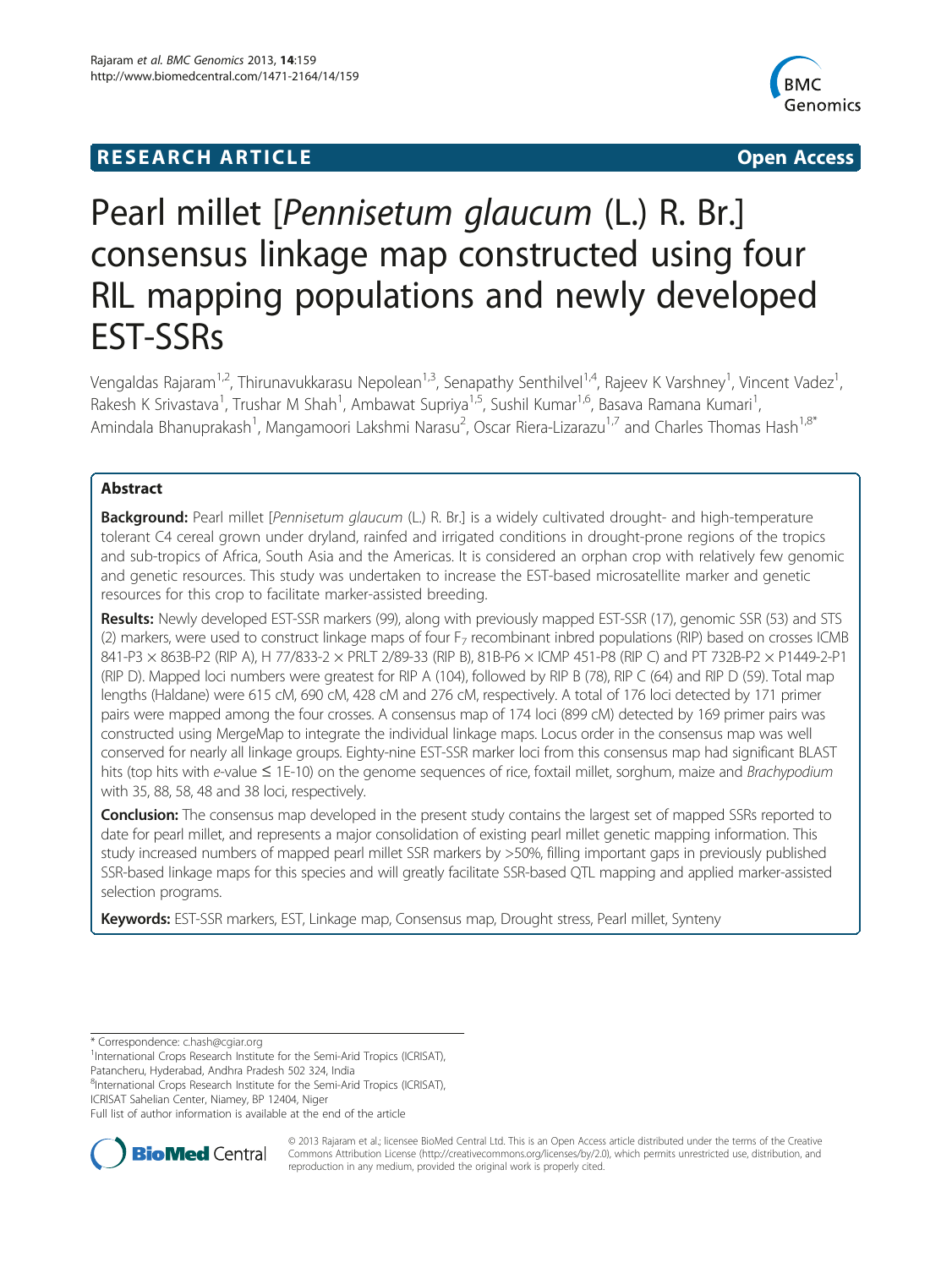### Background

Pearl millet [Pennisetum glaucum (L.) R. Br.] is a highly cross-pollinated monocot belonging to the Poaceae. It is one of the most widely cultivated drought- and hightemperature tolerant C4 cereals, being grown for forage, grain and stover under dryland, rainfed and irrigated conditions in drought-prone regions of the arid and semi-arid tropics and sub-tropics, and as a mulch in conservation tillage production systems in the humid and sub-humid tropics. It is especially important as a staple food grain, and source of feed and fodder for livestock, in hot, dry marginal agricultural production environments of Africa and South Asia that are home to hundreds of millions of the world's poorest farmers [[1](#page-13-0)]. Besides soil infertility, drought is the most important abiotic constraint to production of this crop, and is a major contributor to the instability of its grain and fodder yields.

The first molecular marker-based genetic linkage map of pearl millet, comprised largely of RFLP loci supplemented by a few isozyme loci, was reported by Liu *et al.* [\[2\]](#page-13-0). In subsequent years, the linkage map was expanded with SSR markers [\[3\]](#page-13-0), and more recently DArT markers [\[4\]](#page-13-0), and its complex relationships with the foxtail millet and rice genomes were established [[5](#page-13-0)]. Quantitative trait loci (QTLs) for disease resistance [\[6](#page-13-0)-[10\]](#page-13-0), drought tolerance [\[11-13](#page-13-0)], components of drought adaptation [\[14\]](#page-13-0), flowering time, grain and stover yield [\[15\]](#page-13-0), and ruminant nutritional quality of straw [\[16,17\]](#page-13-0) have been mapped, and effective markerassisted selection for several of these traits has been demonstrated [\[18,19\]](#page-13-0). These tools have already been applied for marker-assisted backcross improvement of downy mildew resistance of elite hybrid parental lines, which culminated in the 2005 release in India of pearl millet hybrid "HHB 67 Improved", which was the first public-bred product of DNA-marker-assisted selection to be released for cultivation in that country [[19,20\]](#page-13-0).

SSR markers are one of the best options available for foreground selection in marker-assisted backcrossing programs because they are hyper-variable, multi-allelic, often co-dominant, highly reproducible, and readily multiplexed. They are also ideal for anchoring molecular linkage maps [\[21\]](#page-13-0) that can be more highly saturated with DArT [\[4](#page-13-0)], SNP [[22-24\]](#page-14-0), or genotyping-by-sequencing [[25\]](#page-14-0) markers. EST-SSRs are of particular interest for linkage map alignments, as they are readily transferable to other pedigrees [[26-29\]](#page-14-0) and may functionally determine observed trait variation. To date approximately 150 functional SSR primer pairs have been published for use in pearl millet [\[3](#page-13-0)[,30](#page-14-0)-[36\]](#page-14-0), in addition to SSCP-SNP [[22\]](#page-14-0), DArT [\[4](#page-13-0)], CISP and SNP [[23](#page-14-0),[24](#page-14-0)] markers. However, much larger numbers of markers are required for their more effective application in plant breeding. Further, almost all existing pearl millet molecular markers cluster in regions proximal to the centromeres of the seven linkage groups, with very few loci mapping to distal regions of the chromosomes [[3,5,10,12\]](#page-13-0). There is an urgent need to identify larger numbers of co-dominant polymorphic markers mapping to these distal regions of the pearl millet chromosomes, which are expected to contain the vast majority of genes and gene-associated regulatory sequences.

The limited amount of sequence information in pearl millet has limited progress in gene discovery and characterization, global transcript profiling, probe design for development of gene arrays, and generation of molecular markers and their application in crop improvement programs.

Interestingly, Next Generation Sequencing (NGS) technologies are proving useful for rapidly and efficiently developing genomic resources of minor crop species. In case of under-resourced crop species, where appropriate or adequate sequence data were not yet available, one strategy has been to sequence cDNAs with NGS technologies and then align these sequences with transcript data of that species, if available, with transcript data of any related major/model crop species [[37](#page-14-0)], or with the aligned genome sequences of such model species [\[38](#page-14-0),[39\]](#page-14-0). Combining gene-based markers together with previously available marker systems will greatly assist in filling the gaps in the existing pearl millet linkage maps [[24](#page-14-0)], reducing linkage drag associated with marker-assisted selection, and increasing the speed and efficiency of subsequent QTL introgression programs.

While traditionally a genetic linkage map has been generated from a single population, recent efforts to create maps from multiple populations, referred to as consensus maps, have gained much interest in the scientific and breeding community. Integration of mapping data from individual maps into one consensus map has been reported in forage [[40](#page-14-0)] and cereal species [\[41-43\]](#page-14-0), including pearl millet [\[3](#page-13-0)], and aims to determine the relative positions of transferable markers in order to compare candidate gene and QTL locations across a broad range of genetic backgrounds.

During the process of developing EST resources from drought-stressed leaf and root tissues of selfed progenies from single-plant selections of two elite inbred genotypes differing in terminal drought tolerance (ICMB 841-P3 and 863B-P2), that are also parents of a mapping population [\[12,13\]](#page-13-0), a contiguous segmental substitution line set [\[44\]](#page-14-0), and several different QTL introgression line sets, we took the opportunity to develop new EST-based SSR markers. These EST-SSRs, along with other PCRcompatible markers, were then mapped using four pearl millet RIL mapping populations. Subsequently, a consensus map that integrates data from these four linkage maps was constructed.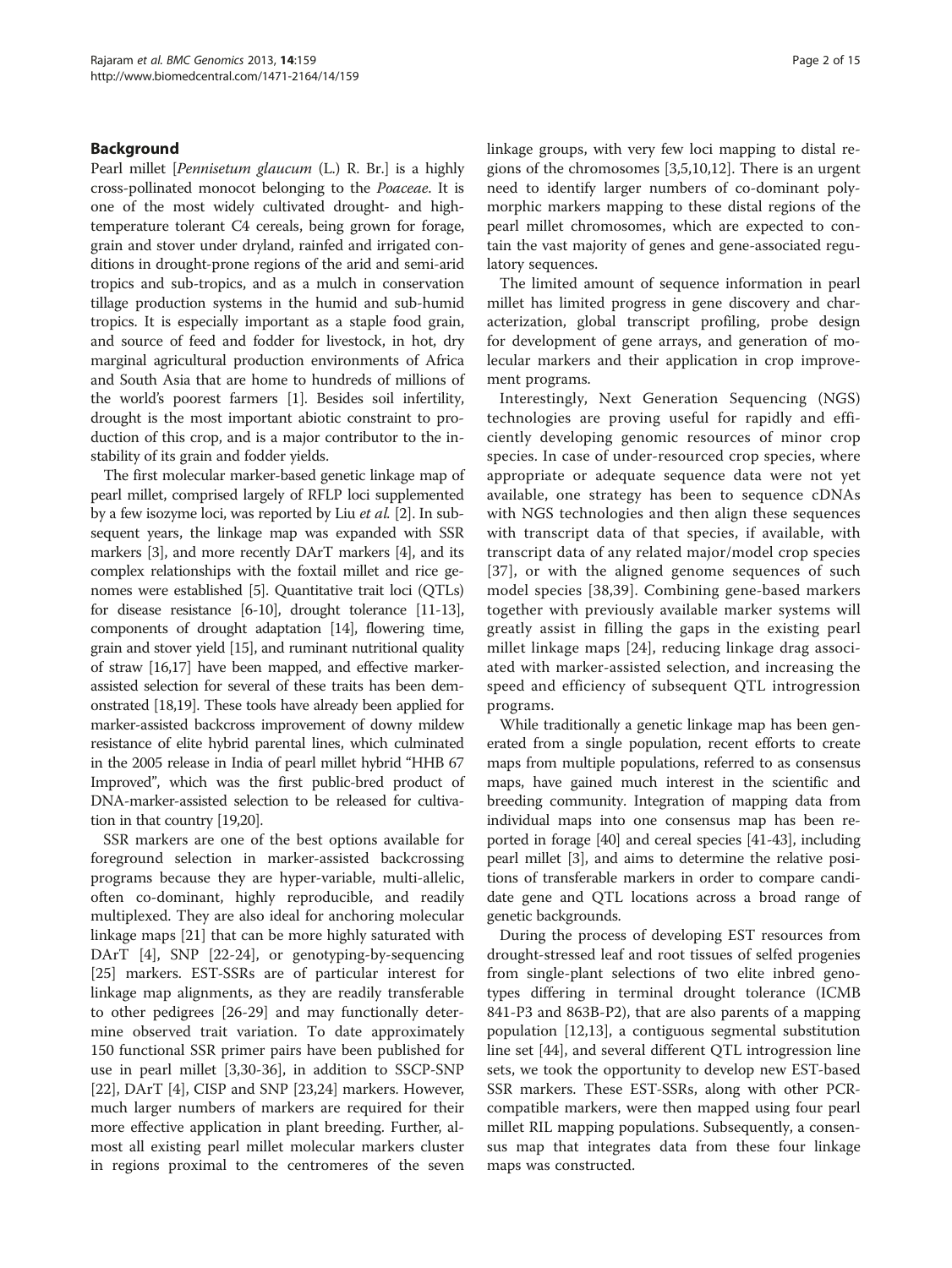### Results

#### Sequence data assembly

Four cDNA samples synthesized from four total RNA samples [1) leaf RNA from ICMB 841-P3, 2) root RNA from ICMB 841-P3, 3) leaf RNA from 863B-P2, and 4) root RNA from 863B-P2] derived from drought-stressed leaf and root tissues of ICMB 841-P3 and 863B-P2 were sent to the J. Craig Venter Institute (JCVI, USA) in November 2008 for sequencing and assembly using FLX/454 sequencing technology. A single full-plate run on the FLX/454 sequencing machine generated approximately 400 K reads with an average read length of 250–400 bp with the technology available in March 2009 [[45](#page-14-0)]. The four half-plate runs of the normalized pearl millet cDNA libraries on a FLX/454 sequencer generated an average of 184 K reads per half-plate-run while the average read length was 205 bp. The raw ESTs were cleaned of rRNA, vector, ligator and poor quality sequences, which resulted in a reduction in the average number of reads to 99 K per halfplate run, but an increase in the average read length to 224 bp. Cleaned ESTs from the four samples were assembled together using the PLANTTA pipeline at JCVI (see [Materials and Methods\)](#page-9-0). This resulted in a total of 34,270 contigs and 78,594 singletons, i.e. a total of 112,864 tentative unique sequences (TUSs) with an average read length of 240 bp. Further, 5,800 putative SNPs (Additional file [1](#page-12-0)) were identified in 2,146 contigs that were formed from reads derived from these two inbreds. The remaining 32,124 contigs were either formed from sequence reads from a single genotype, or were formed from sequence reads from the two genotypes but were monomorphic with regard to putative SNPs when checked in silico.

#### Development of EST-SSR markers

All TUSs (112,864) from the PLANTTA pipeline were searched for Class I SSRs [[46\]](#page-14-0) using the MIcroSAtellite (MISA) program [\(http://pgrc.ipk-gatersleben.de/misa/](http://pgrc.ipk-gatersleben.de/misa/)) and 502 Class I SSRs were identified in 499 TUSs. Nineteen TUSs matching to previously published pearl millet SSR markers, based on BLAST search, were removed. The remaining 480 TUSs containing Class I SSRs were analyzed using the CAP3 program. This yielded 341 non-redundant sequences, which were used for primer design with the Primer3 program [\[47](#page-14-0)]. These EST-SSR primer pairs were given the prefix name IPES (ICRISAT Pearl millet EST Stress), but only 211 (IPES0001 to IPES0203 and IPES0229 to IPES0236) primer pairs could be designed. An additional 25 primer pairs (IPES0204 to IPES0228) were designed separately from the TUSs resulting from further CAP3 assemblies of cleaned FLX/ 454 ESTs prepared at ICRISAT-Patancheru. In all, 236 non-redundant EST-SSR primer pairs were designed, of which 212 EST-SSR primer pairs were expected to detect class I SSR loci (IPES 0001 to Xipes0203, Xipes0226, and Xipes0229 to Xipes0236) and the remaining 14 were expected to detect class II SSR loci (Xipes0204 to Xipes0228). The forward and reverse primer sequences of these newly developed IPES-series EST-SSRs are given in Additional file [2.](#page-12-0)

## Linkage mapping and component maps of the four recombinant inbred populations (RIPs)

Among the 236 IPES primer pairs tested, 139 produced amplification products, out of which 119 were polymorphic among parents of at least one of the four RIPs. Apart from the newly developed EST-SSR primer pairs of the IPES series, previously published EST-SSR primer pairs (ICMP series) developed by Senthilvel et al. [[34](#page-14-0)], genomic SSR primer pairs (PSMP series) developed by Qi et al. [[3,](#page-13-0)[31](#page-14-0)] and Allouis et al. [\[30\]](#page-14-0), genomic SSR primer pairs (CTM series) developed by Budak et al. [[32](#page-14-0)], and several STS primer pairs previously developed at John Innes Centre, UK (unpublished) were also assessed for polymorphism detection between the parents of these four RIPs. Among them, 125 primer pairs amplified. The polymorphic markers for each of the RIPs were surveyed on the respective recombinant inbred line (RIL) progeny sets and then mapped using GMendel 3.0 [\[48\]](#page-14-0), Mapmaker 3.0 [[49,50](#page-14-0)] and RECORD [[51](#page-14-0)]. Map construction was performed for each RIP separately, but as the mapping was being done simultaneously for all four RIPs, we could identify a few of the unlinked groups for one RIP as being sub-groups of larger linkage groups detected on one or more of the other three RIPs. A total of 171 primer pairs, including 99 IPES, 17 ICMP, 47 PMSP, 6 CTM and 2 PSMP(STS) primer pairs, detected polymorphic loci mapped on one or more of the four  $F_7$  RIPs. The details of the individual maps (Table [1](#page-4-0) and Table [2](#page-4-0)) for each of the four RIPs are:

## RIP A (= ICMB 841-P3  $\times$  863B-P2)

A total of 64 Xipes, 9 Xicmp, 26 Xpsmp, 3 Xctm and 2 Xpsmp(sts) marker loci were mapped on 7 linkage groups, having a total map length of 615 cM, an average length of 88 cM per linkage group, and an average inter-marker distance of 6 cM. The linkage maps of RIP A are given in Additional file [3](#page-12-0).

RIP B (= H 77/833-2 × PRLT 2/89-33)

A total of 48 Xipes, 11 Xicmp, 15 Xpsmp and 4 Xctm marker loci were mapped on 7 linkage groups, having a total map length of 690 cM, an average length of 99 cM per linkage group, and an average inter-marker distance of 9 cM. The linkage maps of RIP B are given in Additional file [4](#page-12-0).

#### RIP C (= 81B-P6 × ICMP 451-P8)

A total of 42 Xipes, 1 Xicmp, 19 Xpsmp and 2 Xctm marker loci were mapped on 7 linkage groups, having a total map length of 428 cM, an average length of 61 cM per linkage group, and an average inter-marker distance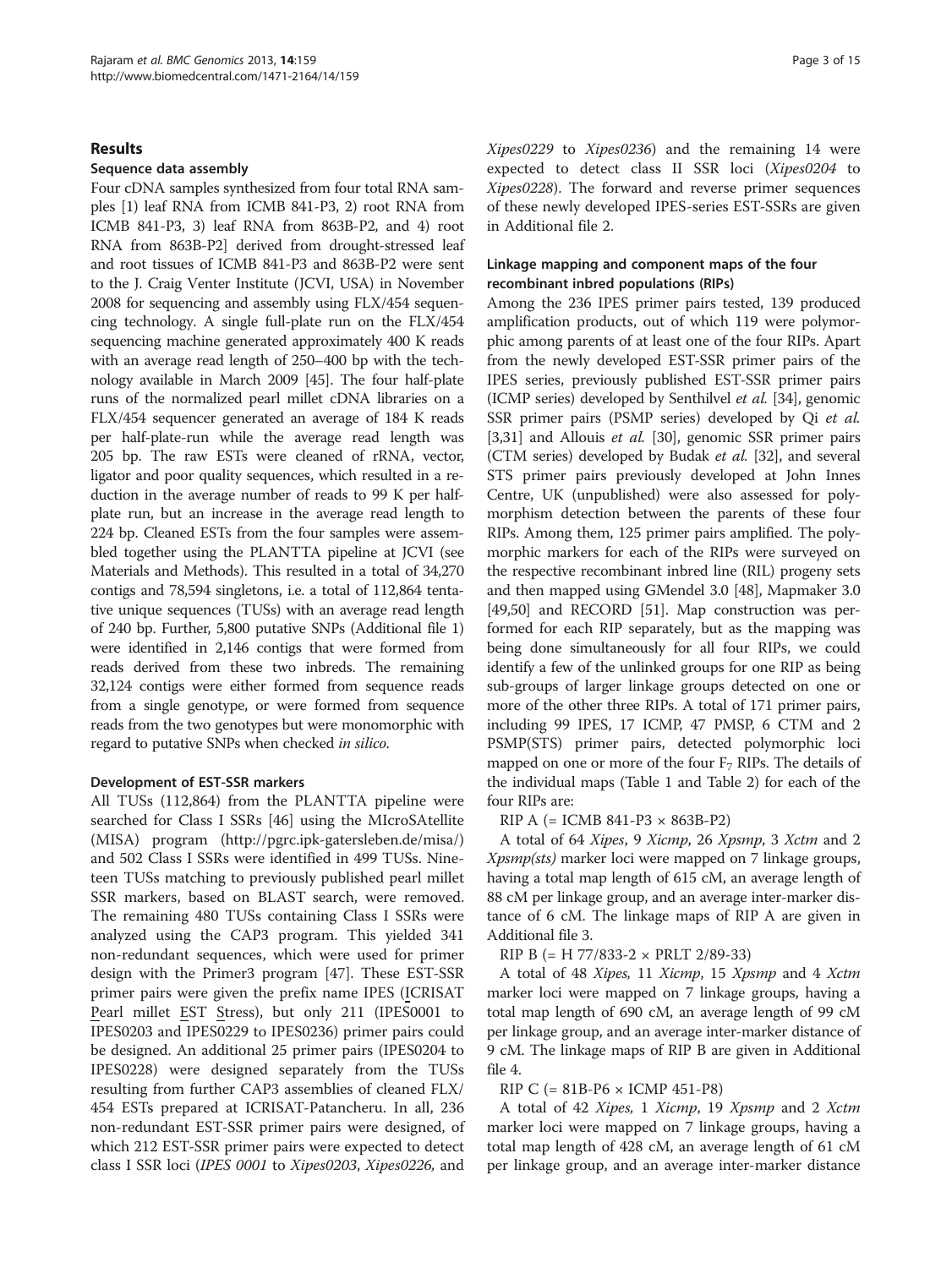| Maps                                 | Marker series |              |              |       |            | <b>Total</b> | <b>Distorted markers</b> |
|--------------------------------------|---------------|--------------|--------------|-------|------------|--------------|--------------------------|
|                                      | <b>Xctm</b>   | Xicmp        | <b>Xipes</b> | Xpsmp | Xpsmp(sts) |              | significant at 1% LOS    |
| RIP A (ICMB 841-P3 $\times$ 863B-P2) |               | 9            | 64           | 26    |            | 104          | 35 (34%)                 |
| RIP B (H 77/833-2 × PRLT 2/89-33     | 4             | $\mathbf{1}$ | 48           | 15    |            | 78           | 27 (35%)                 |
| RIP C (81B-P6 $\times$ ICMP 451-P8)  |               |              | 42           | 19    |            | 64           | 24 (38%)                 |
| RIP D (PT 732B-P2 × P1449-2-P1)      |               |              | 40           | 16    |            | 59           | 18 (31%)                 |
| Consensus map                        | 6             | 17           | 97           | 47    |            | 169          | $\overline{\phantom{a}}$ |

<span id="page-4-0"></span>Table 1 Markers mapped among the four individual maps and consensus map

of 7 cM. Linkage group 6 (LG 6) was obtained as 3 subgroups containing 7, 4, and 2 markers, with map lengths of 10, 8, and 3 cM, respectively. The linkage maps of RIP C are given in Additional file [5](#page-12-0).

RIP D (= PT 732B-P2 × P1449-2-P1)

A total of 40 Xipes, 3 Xicmp and 16 Xpsmp marker loci were mapped on the expected 7 linkage groups (LG1 through LG7) and one unlinked group (LGA) with a total length of only 276 cM. The average length for the 7 expected linkage groups was 29 cM, and their average inter-marker distance was 5 cM. LG1 was obtained as 2 sub-groups, LG1a and LG1b, with 6 and 2 markers, and map lengths of 29 and 0.3 cM, respectively. LG6 was obtained as 3 sub-groups, LG6a, LG6b and LG6c, with 4, 2 and 2 markers, and map lengths of 9, 3 and 2 cM, respectively. The linkage maps of RIP D are given in Additional file [6.](#page-12-0)

Segregation distortion (Table 1) of mapped markers ranged from 31% (RIP D) to 38% (RIP C). The newly developed Xipes-series markers showed distortion in the range of 25% (RIP D) to 36% (RIP C). This marker distortion favored alleles of female or male parents, depending on the RIP: "female parent ICMB 841-P2" (91%), "male parent PRLT 2/89-33" (93%), "male parent ICMP 451-P8" (58%) and "female parent PT 723B-P2" (78%), for RIPs A, B, C and D, respectively.

A comparative map was developed using MapChart 2.2 [[52](#page-14-0)] with the maps of the four RIPs (Additional file [7](#page-12-0)). There were five primer pairs that detected at least two polymorphic loci:

- IPES0027, which detected Xipes0027.1 on LG6 in RIP B and *Xipes0027.2* on LG2 in RIP C and RIP D;
- IPES0152, which detected *Xipes0152.1* on LG2 in RIP B and Xipes0152.2 on LG5 in RIP A, RIP C and RIP D;
- PSMP2229, which detected Xpsmp2229.3 on LG3 in RIP C and Xpsmp2229.1 on LG5 in RIP A (and is previously reported to detect Xpsmp2229.2 on LG7 as well [[3\]](#page-13-0));
- IPES0220, which detected Xipes0220.1 on LG3 in RIP B and Xipes0220.2 on LG5 in RIP C; and,
- PSMP2081, which detected Xpsmp2081.1 on LG4 in RIP A and RIP D, and *Xpsmp2081.2* on LG6 in RIP B.

The numbers of common markers across the four RIPs were identified and displayed in a Venn diagram (Figure [1](#page-5-0)).

Table 2 Details of the four individual maps and consensus map

|                   | RIP A (ICMB 841-P3 $\times$<br>863B-P2) |                    | RIP B (H 77/833-2 ×<br>PRLT 2/89-33) |                          | RIP C (81B-P6 $\times$<br><b>ICMP 451-P8)</b> |                          | RIP D (PT 732B-P2 $\times$<br>P1449-2-P1) |                    | Consensus map            |                    |
|-------------------|-----------------------------------------|--------------------|--------------------------------------|--------------------------|-----------------------------------------------|--------------------------|-------------------------------------------|--------------------|--------------------------|--------------------|
| Linkage<br>groups | No. of<br>markers                       | Map length<br>(cM) | No. of<br>markers                    | Map length<br>(cM)       | No. of<br>markers                             | Map length<br>(cM)       | No. of<br>markers                         | Map length<br>(CM) | No. of<br>markers        | Map length<br>(cM) |
| LG1 or LG1a       | 18                                      | 130                | 17                                   | 123                      | 13                                            | 76                       | 6                                         | 29                 | 29                       | 147                |
| LG1b              |                                         |                    |                                      |                          |                                               |                          | 2                                         | 0.3                |                          |                    |
| LG <sub>2</sub>   | 18                                      | 104                | 14                                   | 139                      | 10                                            | 108                      | 4                                         | 6                  | 30                       | 193                |
| LG3               | 8                                       | 44                 | 9                                    | 102                      | 7                                             | 54                       | 8                                         | 34                 | 17                       | 94                 |
| LG4               | 12                                      | 49                 | 6                                    | 68                       | 6                                             | 21                       | 9                                         | 69                 | 17                       | 87                 |
| LG5               | 13                                      | 86                 | 8                                    | 84                       | 10                                            | 117                      | 9                                         | 48                 | 22                       | 134                |
| LG6 or LG6a       | 20                                      | 98                 | 14                                   | 86                       | 7                                             | 10                       | 4                                         | 9                  | 32                       | 113                |
| LG6b              |                                         |                    |                                      |                          | 4                                             | 8                        | $\overline{2}$                            | 3                  |                          |                    |
| LG6c              |                                         |                    |                                      |                          | $\overline{2}$                                | 3                        | $\overline{2}$                            | 2                  |                          |                    |
| LG7               | 15                                      | 104                | 10                                   | 88                       | 5                                             | 31                       | 11                                        | 74                 | 27                       | 130                |
| LGA<br>(unlinked) |                                         | ۰                  | $\sim$                               | $\overline{\phantom{a}}$ | ٠                                             | $\overline{\phantom{a}}$ | $\overline{2}$                            | 2                  | $\overline{\phantom{a}}$ |                    |
| Total             | 104                                     | 615                | 78                                   | 690                      | 64                                            | 428                      | 59                                        | 276                | 174                      | 898                |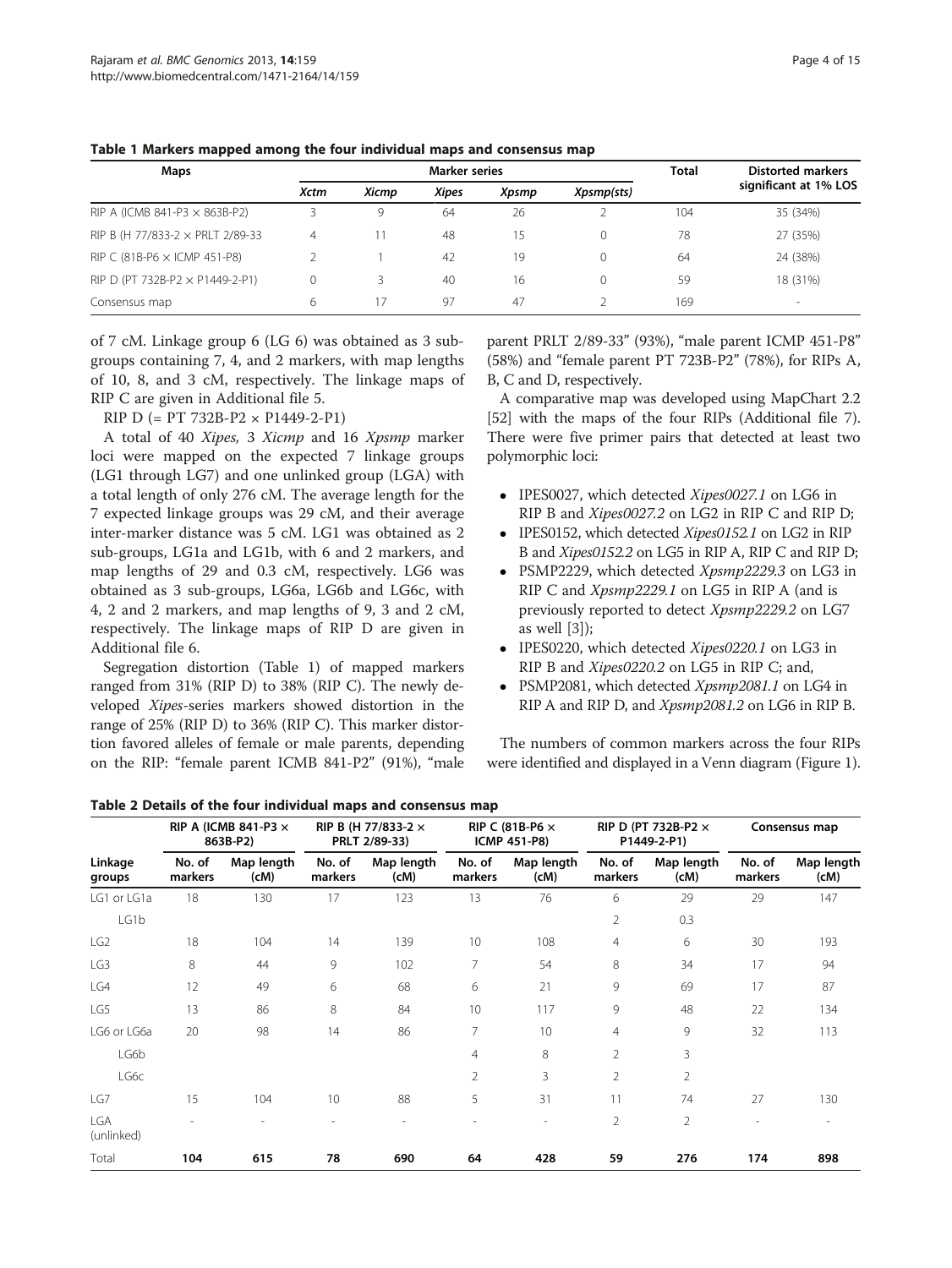<span id="page-5-0"></span>

In all, 176 marker loci were mapped among the four RIPs. Among these, 90 marker loci were shared between sets of any two or three or four RIPs. There was only one polymorphic locus (Xipes0093 on LG2) shared across all four RIPs. One additional primer pair (IPES0152) detected polymorphic loci across all four RIPs (one locus on LG2 of RIP B, and a second locus on LG5 of RIP A, RIP C and RIP D). Similarly, 37 marker loci were shared between sets of 3 RIPs, 52 marker loci were shared between pairs of RIPs, and 86 marker loci were unique to one or the other of the four RIPs. The details of shared polymorphic loci are provided in Additional file [8.](#page-12-0)

Primer pairs previously reported to detect more than one polymorphic locus, which only detected a single mapped locus in this study, included PSMP2232 [\[3](#page-13-0)], PSMP2263 [[34\]](#page-14-0) and PSMP2270 [\[34](#page-14-0)]. On average, 13 shared marker loci were present on each linkage group. This substantial number of shared marker loci facilitated the production of a consensus map.

## Consensus map

The four maps were integrated using MergeMap [\[53](#page-14-0)] to form a consensus map comprised of the expected 7 linkage groups, containing 174 marker loci from 169 markers with a total map length of 899 cM (Figures [2](#page-6-0) and [3](#page-7-0), and Additional file [7\)](#page-12-0). Another two markers, namely Xipes0014 and Xipes0110 belonging to LGA of RIP D, were not integrated in the consensus map as they were not associated with any of the seven expected linkage groups. The map lengths of linkage groups in the consensus map were 147, 193, 94, 87, 134, 113 and 130 cM for LG1, LG2, LG3, LG4, LG5, LG6 and LG7 with 29, 30, 17, 17, 22, 32 and 27 marker loci, respectively (Table [1](#page-4-0) and Table [2\)](#page-4-0).

## Syntenic relationships of pearl millet with sequenced grasses

BLASTn results for mapped pearl millet gene-based SSR markers (EST-SSR markers), for each chromosome of each of the five available sequenced cereal genomes, were combined with marker locus orders from the pearl millet linkage analysis to identify likely macro-level syntenic relationships. Possible segmentally syntenic relationships of the pearl millet linkage groups ( $Pg_1 = LG1$ ,  $Pg_2 = LG2$ ,  $Pg_3 = LG3$ ,  $Pg_4 = LG4$ ,  $Pg_5 = LG5$ ,  $Pg_6 = LG6$ ,  $Pg_7 = LG7$  and  $Pg_A = LGA$ ) were identified (Table [3](#page-8-0) and Additional file [9\)](#page-12-0) for each of the following grasses: chromosomes of foxtail millet (Si\_1 to Si\_9), chromosomes of rice (Os\_01 to Os\_12), chromosomes of sorghum (SBI-01 to SBI-10), chromosomes of maize (Zm\_01 to Zm\_10) and chromosomes of Brachypodium (Bd\_1 to Bd\_5). The BLASTn top hits  $(e$ -value  $\leq$  1E-10) used for this were for the full-length sequences from which the pearl millet EST-SSR primer pairs (IPES and ICMP series) were designed and whose corresponding loci were mapped. Pearl millet linkage groups  $Pg_1$ ,  $Pg_2$ ,  $Pg_3$ ,  $Pg_4$ ,  $Pg_5$ ,  $Pg_6$ ,  $Pg_7$  and Pg\_A have 21/29 (21 out of 29), 17/30, 6/11, 9/17, 9/22, 16/32, 10/27 and 1/2 marker loci, respectively, that show likely syntenic relationships with these cereals. The orders of the loci of the gene-based markers (Xipes series and Xicmp series) on the pearl millet linkage groups and the corresponding regions of chromosomal segments of the five cereal genomes are reasonably well conserved for much of the length of the pearl millet linkage groups, despite the greater degree of genomic restructuring that appears to have occurred in this species compared to betterstudied grasses and which is thought responsible for the relatively large number of apparent segmental translocation, inversion and insertion events that would be required to construct the pearl millet chromosome architecture from that of the putative ancestoral grass [[5\]](#page-13-0). For example the order of five marker loci (Xipes0071, Xipes0085, Xipes0176, Xicmp3002 and Xipes0200) on pearl millet linkage group 6 and its syntenic regions is highly conserved in foxtail millet, its closest relative, and less so in more distantly related grasses (Additional file [9](#page-12-0)). Out of the 119 EST-SSR marker loci (17 Xicmp series loci and 102 Xipes series loci) mapped across one or more of the four pearl millet RIPs, good BLAST hits  $(e$ -value  $\leq$  1E-10) were detected with at least one of these five cereal genomes for 89 loci. Among these 119 loci, 29.4% (35 loci), 74% (88 loci), 48.7% (58 loci), 40.3% (48 loci) and 31.9% (38 loci) had detectable relationships with the portions of the rice, foxtail millet, sorghum, maize and Brachypodium genomes, respectively. This suggests that pearl millet is most closely related to foxtail millet, followed by sorghum, maize, rice and Brachypodium in decreasing order, which is in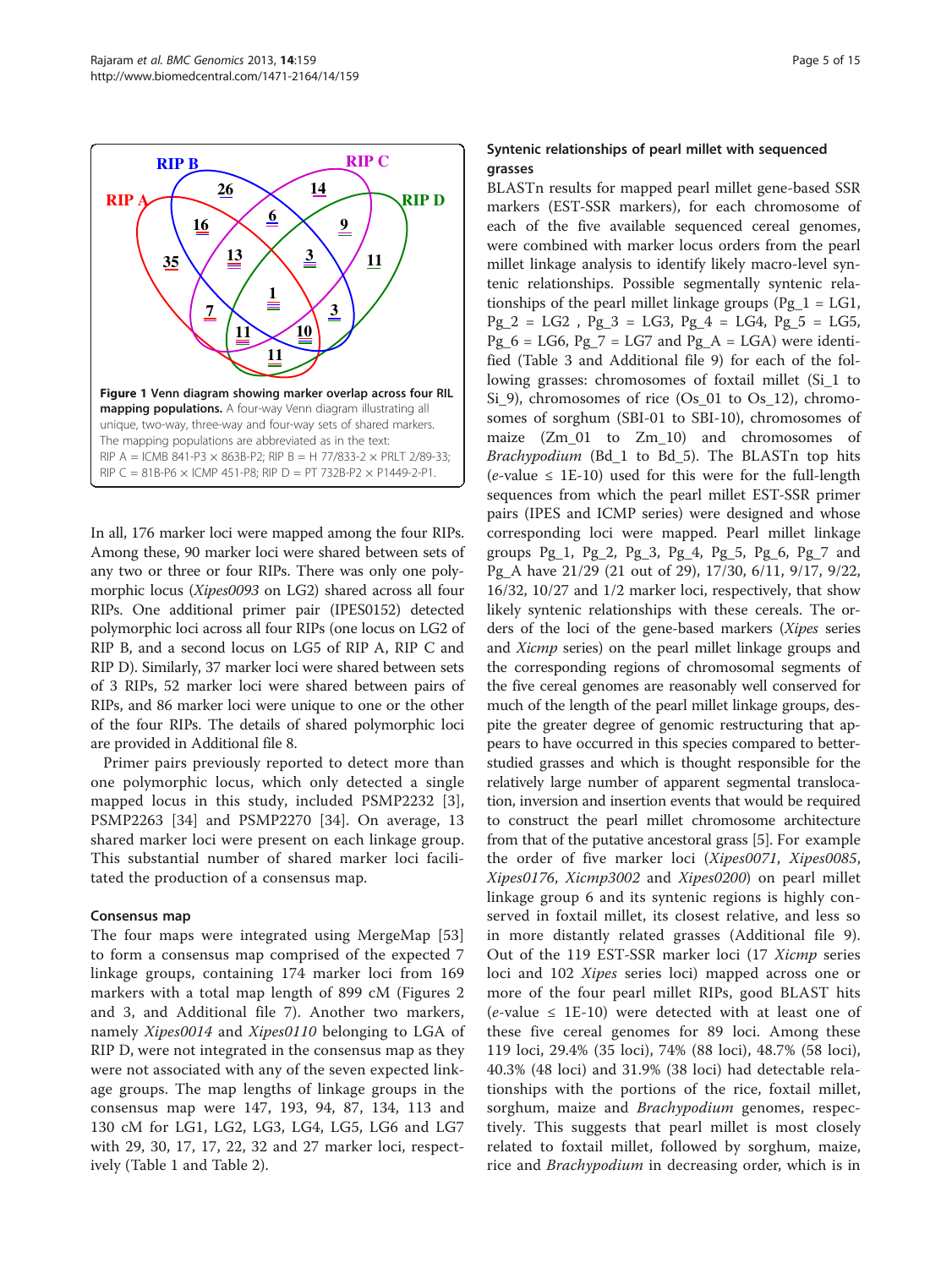<span id="page-6-0"></span>

agreement with current understanding of grass evolution [\[54](#page-14-0)-[56\]](#page-14-0).

#### **Discussion**

In this study we have identified high quality polymorphic EST-SSRs and these have enriched the marker resources of generally marker-poor pearl millet. The newly developed EST-SSRs will be useful in genetic diversity assessment, genome mapping, QTL mapping, association mapping and marker-assisted breeding experiments.

Initially, 236 EST-SSR primer pairs were designed from the FLX/454 sequence data, and have been tested for amplification and ability to detect polymorphism using template DNA from parental inbreds of four pearl millet RIL mapping populations. The main criteria used to select the primer pairs for genetic mapping were reproducibility, ability to produce single and/or well-defined scorable peaks with an automated florescence-based genotyping system (ABI3730xl manufactured by Applied Biosystems, USA), large repeat length (class I SSRs), amenable for automation, product size in the range of 100 to 500 bp, and detecting scorable polymorphism for one of the four parental pairs tested. These stringent criteria reduced the number of primer pairs in the working set to 99. Trinucleotide repeat markers were more highly polymorphic (38%) than the dinucleotide (16%), tetranucleotide (18%) and pentanucleotide (19%) repeat-based markers, as observed previously in pearl millet [[33,34\]](#page-14-0).

RIP A had the highest number of polymorphic marker loci (104), while RIP D had the lowest number of polymorphic loci (59). RIP B had the greatest total map length; however, this total map distance was inflated by markers loosely mapping to the distal ends of several linkage groups. It was also noted that the distribution of markers in a particular LG were not uniform across RIPs. For example, 18 markers mapped to LG2 of RIP A, whereas just four markers mapped to LG2 of RIP D.

Segregation distortion occurred uniformly across genomic regions, with the specific regions involved varying from RIP to RIP. Segregation distortion is a common phenomenon in pearl millet and has been reported in essentially all earlier mapping studies of this cross-pollinated species [[2-4,7-17,](#page-13-0)[24,57](#page-14-0)-[59](#page-14-0)]. Generally, segregating populations have differential levels of segregation distortion, but RILs exhibit stronger distortion of marker segregation than do earlier-generation mapping populations. It has been suggested that involuntary selection against a few genomic regions during generation of the RILs, or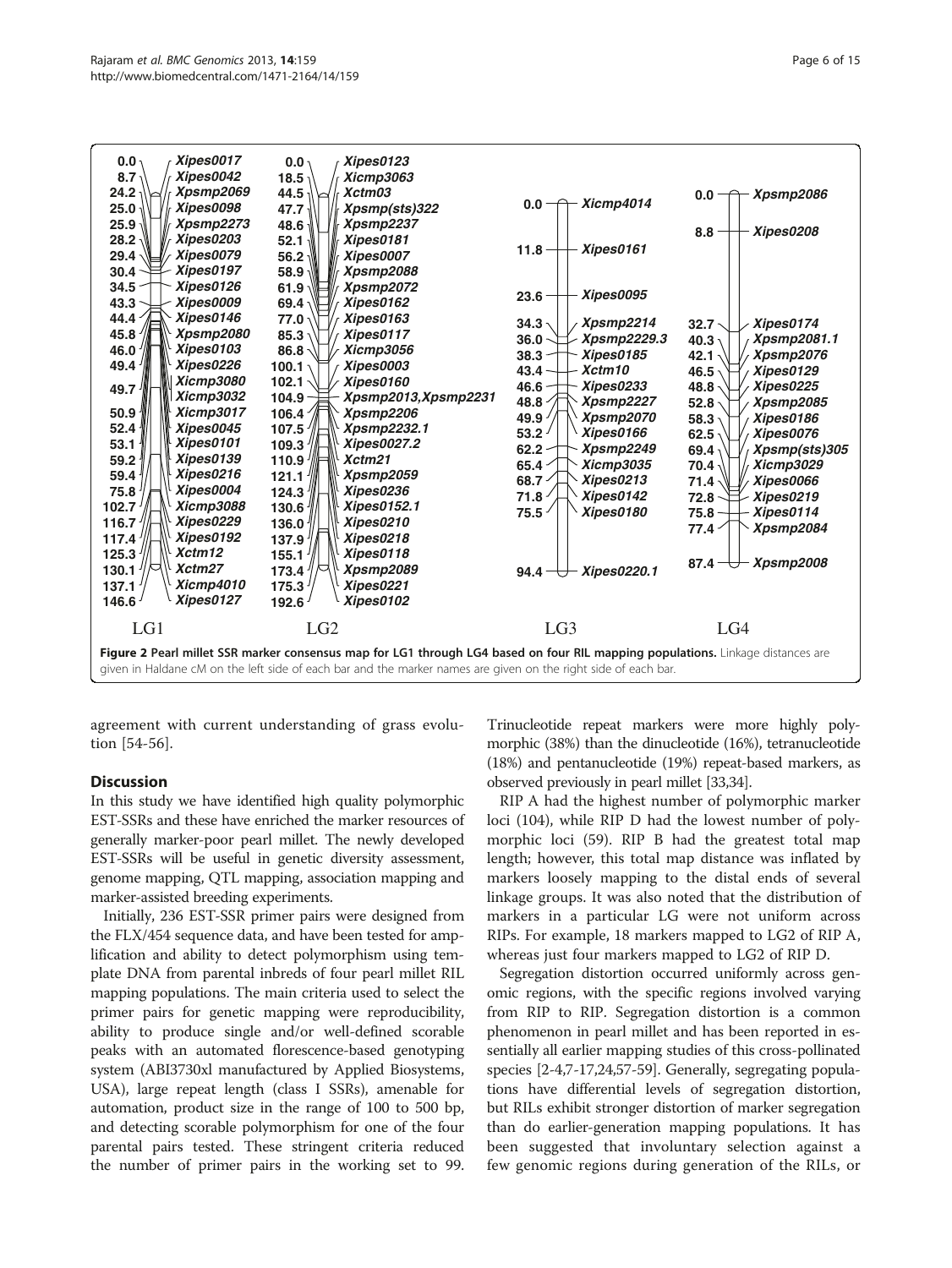<span id="page-7-0"></span>

incompatibility between genomic regions contributed by the different parents [\[60](#page-14-0)], contribute to the higher levels of segregation distortion observed in RIPs.

The bootstrap histogram (not shown) of individual LGs of the four RIPs revealed that the order of the markers were well conserved and all of the single-copy markers in all LGs showed unique positions except those that are very closely linked (where the small sizes of the RIPs used in this study resulted in differences in marker order that are likely to be artifacts). Even these sets of closely-linked markers shared their position with markers in nearby regions. The unique positions of these markers, in spite of the observed segregation distortion, is indicative of the stability of the pearl millet LGs, provided that there are no differences in chromosome structure such as those reported in the first RFLP-based pearl millet linkage map [[2\]](#page-13-0).

A total of 171 markers mapped to 176 loci (Table [4](#page-9-0)) on the expected 7 linkage groups and an unlinked group (LGA) of the four RIPs, and these markers were relatively uniformly distributed (at least across regions of the nuclear genome proximal to the centromeres of the seven pearl millet chromosome pairs). The newly developed Xipes-series EST-SSRs have been positioned relative to previously published SSR markers and genetic linkage maps of pearl millet. The map order of marker loci in the four RIPs were generally consistent with previously published SSR-based maps of pearl millet [[3,14](#page-13-0)[,34\]](#page-14-0). RIP D had an average inter-marker distance of 4.7 cM followed by RIP A with 5.9 cM, RIP C with 6.7 cM, and RIP B with 8.8 cM. This optimal inter-marker distance, and the uniform coverage across the nuclear genome will provide greater opportunities to locate QTLs that have not been identified so far and will be particularly useful for the identification of recombination events adjacent to regions targeted for introgression in marker-assisted backcrossing programs, which are required to minimize negative linkage drag that could result from introgression of large donor segments flanking each introgression target [\[61-](#page-14-0)[67\]](#page-15-0).

The presence of gaps in the distal regions of a few linkage groups was due to the forceful assignment of markers to the distal ends of these groups using MapMaker 3.0. However care was taken while assigning these markers to individual linkage groups by looking at their map positions in other RIPs. Xipes0221 was assigned to the distal region of LG2 in RIP C after considering its position in this region of LG2 for RIP A. In the same way, a sub-group of markers linked to *Xipes0144* and another sub-group of markers linked to *Xipes0156* were assigned to LG6 for RIP C and RIP D, based on their linkage relationships in RIP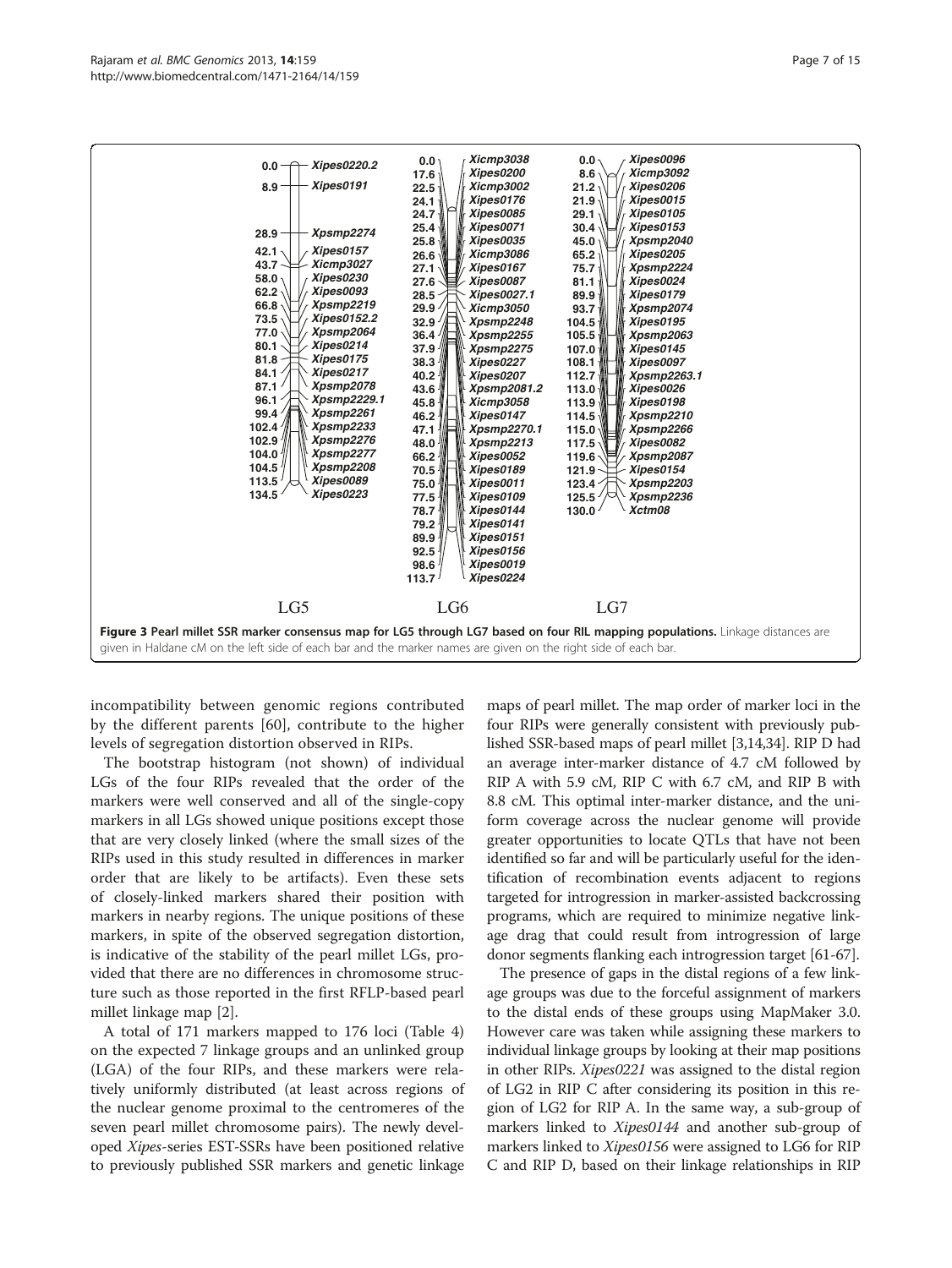| Sno            | Oryza sativa<br>(Rice) | Setaria italica<br>(Foxtail millet) | Pennisetum glaucum<br>(Pearl millet) | Sorghum bicolor<br>(Sorghum) | Zea mays<br>(Maize) | Brachypodium<br>distachyon |
|----------------|------------------------|-------------------------------------|--------------------------------------|------------------------------|---------------------|----------------------------|
| $\mathbf{1}$   | $Os_12(1)$             | $Si_7(2)$                           | $Pq_1(21)$                           | SBI-08(2)                    | $Zm_10(6)$          | $Bd_4(1)$                  |
|                | $Os_10(1)$             | $Si_1(1)$                           |                                      | SBI-04(1)                    | Zm_08(1)            | $Bd_3(1)$                  |
|                | $Os_05(5)$             | $Si_3(11)$                          |                                      | SBI-09(9)                    | Zm_06(3)            | $Bd_2(7)$                  |
|                |                        | $Si_6(2)$                           |                                      | SBI-01(1)                    | Zm_02(1)            |                            |
|                |                        | $Si_8(4)$                           |                                      |                              |                     |                            |
| $\overline{2}$ | $Os_03(2)$             | $Si_9(10)$                          | $Pg_2(17)$                           | SBI-01(6)                    | $Zm_01(4)$          | $Bd_1(2)$                  |
|                | $Os_10(2)$             | $Si_4(2)$                           |                                      | $SBI-10(2)$                  | Zm_06(1)            | $Bd_5(1)$                  |
|                | $Os_02(1)$             | $Si_{1}(4)$                         |                                      | SBI-04(3)                    | Zm_09(1)            | $Bd_3(4)$                  |
|                |                        | $Si_2(1)$                           |                                      |                              | Zm_05(4)            |                            |
| 3              | $Os_02(3)$             | $Si_{1}(4)$                         | $Pq_3(6)$                            | SBI-04(4)                    | Zm_05(1)            | $Bd_1(1)$                  |
|                | $Os_01(1)$             | $Si_7(1)$                           |                                      | $SBI-03(1)$                  | Zm_04(2)            | $Bd_3(2)$                  |
|                |                        | $Si_3(1)$                           |                                      |                              | Zm_03(1)            | $Bd_2(1)$                  |
| $\overline{4}$ | $Os_01(1)$             | $Si_5(1)$                           | $Pg_4(9)$                            | SBI-09(1)                    | Zm_01(3)            | $Bd_2(1)$                  |
|                | $Os_08(4)$             | $Si_3(1)$                           |                                      | SBI-08(1)                    | Zm_06(1)            | $Bd_3(3)$                  |
|                |                        | $Si_6(6)$                           |                                      | SBI-07(3)                    | $Zm_10(1)$          |                            |
|                |                        | $Si_9(1)$                           |                                      | SBI-05(1)                    | Zm_02(1)            |                            |
| 5              | $Os_03(5)$             | $Si_3(1)$                           | $Pq_{5}(9)$                          | SBI-01(5)                    | Zm_01(2)            | $Bd_1(5)$                  |
|                |                        | $Si_4(3)$                           |                                      |                              | Zm_09(2)            |                            |
|                |                        | $Si_9(5)$                           |                                      |                              |                     |                            |
| 6              | $Os_04(1)$             | $Si_7(1)$                           | $Pq_6(16)$                           | $SBI-06(1)$                  | Zm_06(1)            | $Bd_5(2)$                  |
|                | $Os_11(1)$             | $Si_1(1)$                           |                                      | SBI-05(1)                    | Zm_04(1)            | $Bd_4(1)$                  |
|                | $Os_01(4)$             | $Si_5(14)$                          |                                      | $SBI-02(1)$                  | Zm_02(1)            | $Bd_2(2)$                  |
|                |                        |                                     |                                      | SBI-03(7)                    | Zm_03(5)            |                            |
| 7              | $Os_09(1)$             | $Si_9(1)$                           | Pg_7(10)                             | SBI-09(1)                    | Zm_02(1)            | $Bd_4(1)$                  |
|                | $Os_07(1)$             | $Si_2(9)$                           |                                      | SBI-02(6)                    | Zm_07(3)            | $Bd_1(2)$                  |
| 8              | $Os_02(1)$             | $Si_4(1)$                           | $Pg_A(1)$                            | SBI-04(1)                    | $Zm_05(1)$          | $Bd_1(1)$                  |
| Total          | (35)                   | (88)                                | (89)                                 | (58)                         | (48)                | (38)                       |

<span id="page-8-0"></span>

| Table 3 Numbers of mapped pearl millet gene-based markers, by linkage group, exhibiting significant relationships |
|-------------------------------------------------------------------------------------------------------------------|
| with loci on chromosomes of five sequenced grasses; chromosomes indicated in bold font show best evidence for     |
| synteny with the corresponding pearl millet linkage groups                                                        |

Linkage groups of pearl millet represented as Pg\_1 = LG1, Pg\_2 = LG2, Pg\_3 = LG3, Pg\_4 = LG4, Pg\_5 = LG5, Pg\_6 = LG6, Pg\_7 = LG7 and Pg\_A = LGA, Chromosomes of foxtail millet named as Si\_1 to Si\_9, chromosomes of rice as Os\_01 to Os\_12, chromosomes of sorghum as SBI-01 to SBI-10, chromosomes of maize as Zm\_01 to Zm\_10 and chromosomes of Brachypodium as Bd\_1 to Bd\_5. The numbers in the brackets indicate the number of pearl millet TUSs containing mapped EST-SSR markers that had significant BLAST hits (e-value ≤ 1E-10) on the chromosome sequences of other grasses when BLAST search was done separately for each grass genome.

A. The presence of gaps in the sub-telomeric regions of these linkage groups is probably due to very high recombination rates in these regions (considered most likely), the presence of marker- or gene-poor regions immediately adjacent to the telomeres of each chromosome arm (considered unlikely), or the absence of markers that can effectively link sub-telomeric and centromeric regions. Similar gaps were reported previously by Devos et al. [\[5](#page-13-0)], using RFLP probes to establish the syntenic relationships between genetic maps of rice, foxtail millet and pearl millet. However, other marker systems that cover the entire genome (such as DArT and GbS-SNPs, provided that appropriate endonucleases have been

used during complexity reduction) need to be mapped in these RIPs to confirm this phenomenon. An attempt has been made in this direction by Supriya *et al.* [\[4](#page-13-0)], using 258 DArT and 63 SSR markers to cover the nuclear genome of pearl millet RIP B. That study greatly extended the marker coverage in sub-telomeric regions of all seven pearl millet linkage groups.

In the current study, we have constructed a consensus map or integrated linkage map for pearl millet using MergeMap, which outperforms JOINMAP both in terms of accuracy and running time [[53](#page-14-0)]. This consensus map is simply one of many possible non-conflicting linear representations of the consensus directed acyclic graphs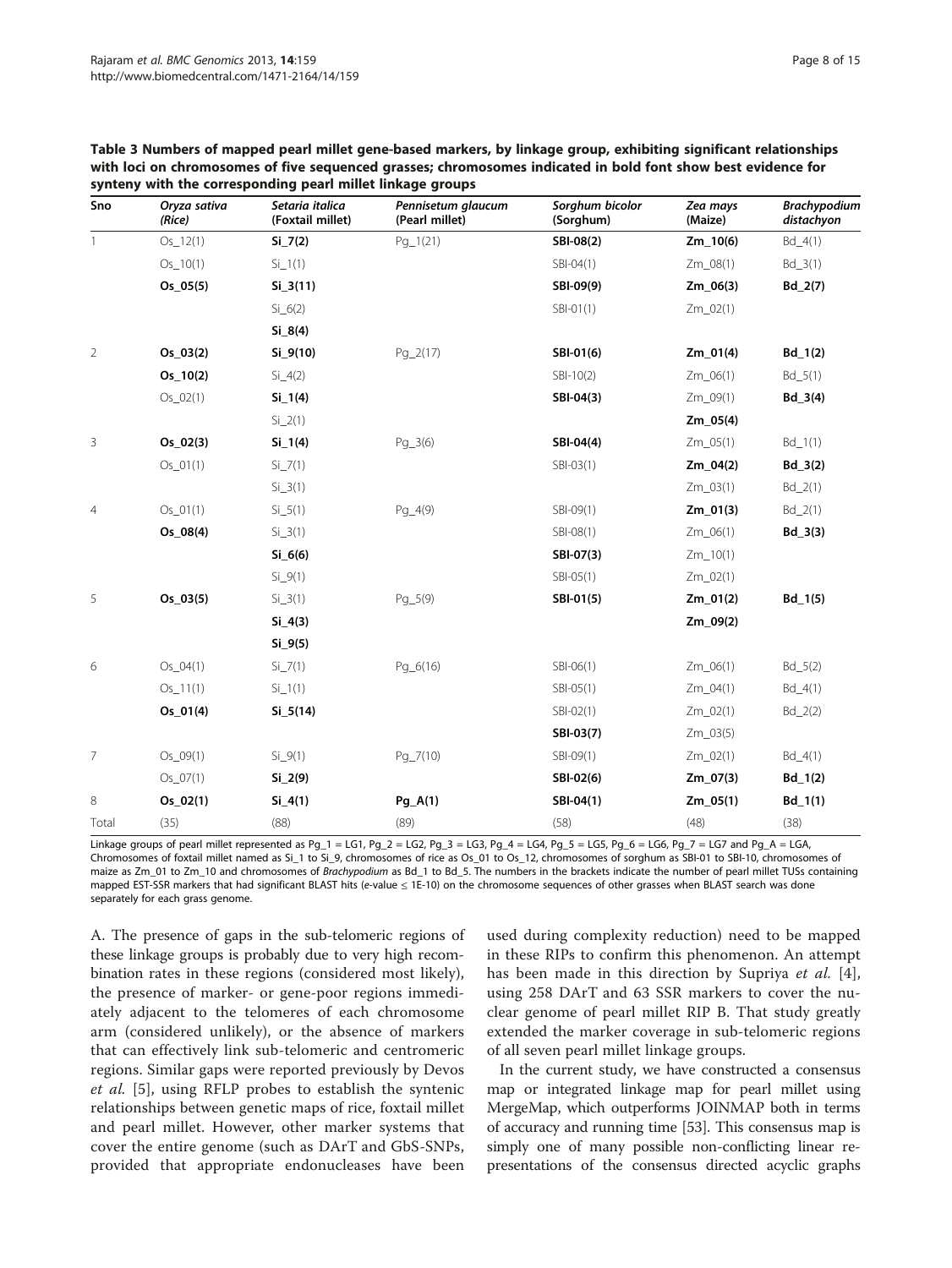<span id="page-9-0"></span>Table 4 Summary of markers and marker loci

| Title                                                                                                                                       | No. of primer<br>pairs | No. of marker<br>loci |
|---------------------------------------------------------------------------------------------------------------------------------------------|------------------------|-----------------------|
| Total mapped in four crosses                                                                                                                | 171                    | 176                   |
| (Xctm + Xicmp + Xipes +<br>$Xpsmp + Xpsmp(sts)$                                                                                             | (6+17+99+47+2)         | $(6+17+102+49+2)$     |
| Total mapped in consensus<br>map                                                                                                            | 169                    | 174                   |
| (Xctm + Xicmp + Xipes +<br>$Xpsmp + Xpsmp(sts)$                                                                                             | (6+17+97+47+2)         | $(6+17+100+49+2)$     |
| Total significant BLAST hits<br>$(e$ -value $\leq$ 1E-10) detected on<br>rice, foxtail millet, sorghum,<br>maize or Brachypodium<br>genomes | 87                     | 89                    |
| (Xicmp + Xipes)                                                                                                                             | $(14+73)$              | $(14+75)$             |

(DAGs). However, the order of mapped loci was generally well conserved between the integrated map and the RIPspecific maps, which indicates that the positions of the loci on the present integrated map can be regarded as a good "consensus map". Unlike the integrated map published by Qi et al. [[3\]](#page-13-0), this consensus map, which is mostly based on EST-SSRs (68%) and genomic SSRs (31%), has a more or less uniform distribution of markers across all seven expected pearl millet linkage groups.

The marker positions in the consensus map obtained using MergeMap were verified using the DAG files generated by the MergeMap tool and by using the comparative maps (Additional file [7\)](#page-12-0) generated using MapChart. Locus order was well conserved across all of the linkage groups, except for LG3, which exhibited conflicting marker positions for 4 loci. There were no conflicts in marker positions for LG2 and LG5. LG1 had a conflict for the marker positions of Xipes0126 and Xipes0139; LG3 had such conflicts for Xipes0142, Xipes0180, Xipes0213 and Xipes0095. On LG3, the markers Xpsmp2227 and Xipes0166 mapped adjacent to each other, but their order was inverted when maps of RIP A and RIP C were compared. LG4 had conflicts for two markers, Xipes0066 and Xipes0219, which mapped adjacent to each other without any marker between them. Their positions were inverted when maps of RIP C and RIP D were compared. For LG6, the marker loci Xpsmp2270 and Xipes0207 were inverted when maps of RIP A and RIP C were compared with that of RIP B. Finally, LG7 had a conflict for the positions of adjacent markers Xipes0206 and Xipes0153, which have inverted positions when maps of RIP A and RIP D are compared. Five SSR primer pairs detected more than one polymorphic locus, which could be due to translocation events in the genomic regions involving loci detected by primer pairs, or more likely, could be due to the presence of conserved SSRs occurring in multi-gene families or duplicated genomic regions.

The availability of published or draft genome sequences of rice, foxtail millet, sorghum, maize and Brachypodium made it possible to perform BLAST searches of the pearl millet EST sequences (from which EST-SSR primer pairs had been designed) against these genomes to identify possible syntenic relationships between the pearl millet linkage map and the aligned genomes of these sequenced grasses (Additional file [9](#page-12-0)). This allowed us to determine that previously unassigned group LGA of RIP D is likely to be a part of LG3. A more dense or higher resolution map with additional EST-based markers would give a much better picture of the possible syntenic relationships between the genome of pearl millet and those of other sequenced species.

## Conclusion

Linkage maps form a framework for trait mapping and QTL analysis. The newly developed EST-SSR markers (99 IPES series primer pairs), along with primer pairs for previously mapped EST-SSRs and SSRs (70) and STS (2) markers were used to construct separate linkage maps of four  $F<sub>7</sub>$  recombinant inbred populations. These linkage maps were used to construct a consensus map for pearl millet with 169 primer pairs detecting 174 marker loci. The locus order of the present consensus map is highly consistent, and is sufficiently reliable for use as a reference genetic map for pearl millet. Overall, the consensus map developed in the present study contains the largest set of mapped SSRs reported to date in pearl millet, and represents a major consolidation to existing pearl millet genetic mapping information. The suggested syntenic relationships of the pearl millet linkage groups with chromosomes of rice, foxtail millet, sorghum, maize and Brachypodium demonstrate that these grasses are closely related. The consensus map, the four RIL populations upon which it is based, and the syntenic relationships between these grasses identified based on the new pearl millet EST-SSRs, will prove to be useful assets in the development of both molecular breeding for pearl millet and for comparative genetics and genomics within the grass family.

## Methods

#### Plant materials

Selfed progeny of single-plant selections (previously used as mapping population parents), ICMB 841-P3 and 863B-P2 from a genetically diverse pair of elite pearl millet inbred lines, were used to construct the EST library. ICMB 841 was bred at ICRISAT-Patancheru by pure-line selection for downy mildew resistance in a seed lot of elite maintainer line MS 5141B [[68](#page-15-0)]. It has small seed size, narrow and pubescent leaf blades, thin panicles, thin stems and poor combining ability for terminal drought tolerance. It is the product of an outcross to an unidentified parent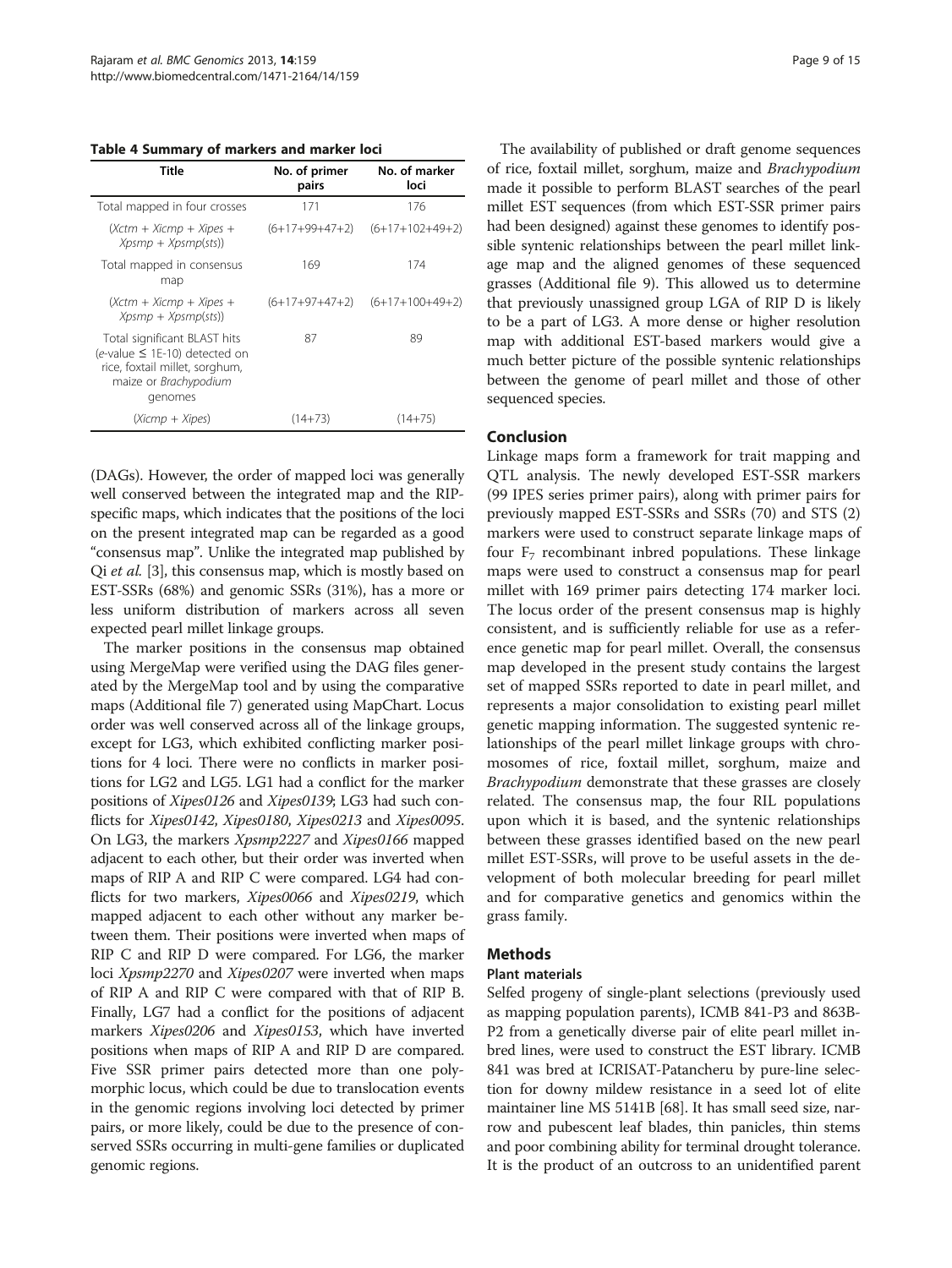that contributed it improved downy mildew resistance compared to its seed parent MS 5141B [\[69](#page-15-0)]. 863B was bred at ICRISAT-Patancheru from Iniadi landrace material from Togo by selfing and selection [\[70](#page-15-0)]. It has large grain size, broad and glabrous leaf blades, thick stems, and thick panicles, superior downy mildew resistance, and good combining ability for terminal drought tolerance and good stover quality (associated, at least in part, with a major gene for partial resistance to blast disease caused by the fungus Magneporthe grisea [\[71](#page-15-0)]). Mapping populations developed from the cross of these two elite seed parent maintainer lines have been used to map downy mildew resistance [\[72](#page-15-0)], terminal drought tolerance [[12,13\]](#page-13-0), phenological traits [\[16\]](#page-13-0), ruminant nutritional value of stover [[17](#page-13-0)[,71\]](#page-15-0) and grain concentrations of mineral micronutrients Fe and Zn [[73](#page-15-0)].

#### RIL populations

ICMB 841-P3 × 863B-P2 (RIP A)

This RIL population consists of 106  $F<sub>7</sub>$  RILs and is segregating for combining ability for terminal drought tolerance, grain and stover yield components, grain and stover quality traits, as well as segregating as inbreds per se for host plant resistance to both downy mildew and blast, salinity tolerance, grain density of Zn and Fe, and perhaps tolerance to alkaline soil conditions. Earlier generations of this mapping population have been used to map terminal drought tolerance [\[12,13\]](#page-13-0) and downy mildew resistance [\[72\]](#page-15-0), as well as plant height, flowering time, and components of ruminant nutritional value of pearl millet straw [[16,17](#page-13-0)], and grain mineral micronutrient levels [[73](#page-15-0)]. They have also been used previously for addition of EST-SSR markers to the earlier RFLP and STS marker-anchored pearl millet linkage map [\[34\]](#page-14-0).

H 77/833-2 × PRLT 2/89-33 (RIP B)

H 77/833-2 is tolerant to seedling heat stress and intermittent drought stress, and sensitive to terminal drought stress, whereas PRLT 2/89-33 is sensitive to seedling heat stress and pre-flowering drought stress, but tolerant to terminal drought stress. H 77/833-2 tillers profusely (both basally and nodally), has thin stems, narrow and glabrous leaf blades, small panicle volume, and very small grain size. H 77/833-2 was the male parent of three hybrids (HHB 60, HHB 67 and HHB 68) bred and released from CCS Haryana Agricultural University. In contrast, PRLT 2/89-33 usually produces a single effective culm, has a thick stem, broad and pubescent leaf blades, longer and thicker panicles (hence a larger panicle volume), and moderately large grain size. These parents are genetically diverse, agronomically elite restorer lines, and hence, with the parents of RIP A above form a complementary set of materials useful for mapping a multitude of traits in agronomically elite hybrid backgrounds adapted to a wide range of growing conditions typical for pearl millet in

peninsular and northwestern India. This RIP consists of 145 F7 RILs segregating for seedling heat-stress tolerance, terminal drought-stress tolerance, grain and stover yield components, and downy mildew resistance. It has recently been used to place additional gene-based markers into the genomic region associated with a major drought tolerance QTL [\[24](#page-14-0)], and to map physiological components of this terminal drought tolerance QTL [\[14\]](#page-13-0). Earlier generations of this mapping population have been used to map ter-minal drought tolerance [\[11\]](#page-13-0), and QTL  $\times$  E interactions for grain and stover yield components across seven natural dryland and managed (stress or non-stress) moisture environments in India [\[15\]](#page-13-0), and downy mildew resistance [[72](#page-15-0)].

81B-P6 × ICMP 451-P8 (RIP C)

81B-P6 is semi-dwarf  $(d_2)$ , with long and narrow pubescent leaf blades (hl), limited basal-tillering capacity, and long, thin, short-bristled panicles. It is highly susceptible to rust, maintains male-sterility for the  $A_1$ ,  $A_4$  and  $A_5$  pearl millet cytoplasmic male-sterility systems, and is a singleplant selection from commercially important maintainer line  $81B = ICMB 1$  [\[74\]](#page-15-0).  $81B$  is the product of an outcross [[69](#page-15-0)] with an unknown downy mildew resistance source that was made during the course of a mutation program intended to enhance downy mildew resistance of elite, dwarf hybrid seed parent maintainer line Tift  $23D_2B_1$ . ICMP 451-P8 is tall with glabrous, brown-splotched leaf blades and has long-bristled semi-compact panicles, amber-grey colored globular seeds and is slow-rusting. It is one of three single-plant selections from elite pollinator inbred ICMP 451 [\[75\]](#page-15-0) that have been used as mapping population parental lines – the other two populations were reported by Busso et al. [\[57\]](#page-14-0) and Breese et al. [[9\]](#page-13-0). This RIP consists of 170  $F<sub>7</sub>$  RILs and is segregating for plant height, leaf blade pubescence, long panicle bristles, grain and stover yield components, host plant resistance to rust and downy mildew, and fertility restoration/sterility maintenance for the  $A_1$  and  $A_4$  cytoplasmic genetic male-sterility systems. The inbreds crossed to produce this RIP were parents of a widely cultivated, full-season, dual-purpose hybrid released in India in 1986 (ICMH 451 = MH 451), and grown on over 1 m ha annually at the peak of its adoption, before ultimately succumbing to downy mildew in the late 1990s.

PT 732B-P2 × P1449-2-P1 (RIP D)

PT 732B-P2 is agronomically elite,  $d_2$  dwarf, and photoperiod-sensitive and is a single-plant selection derived from agronomically elite seed parent maintainer line PT 732B, bred at Tamil Nadu Agricultural University [[76](#page-15-0)]. It is reported to be derived from a "spontaneous dwarf mutant" that was found in a landrace accession from Andhra Pradesh. P1449-2-P1 is late-flowering, tall, and downy mildew and rust resistant. It is single-plant selection from a partially inbred germplasm accession (IP 5853) that exhibited relatively stable downy mildew resistance in multi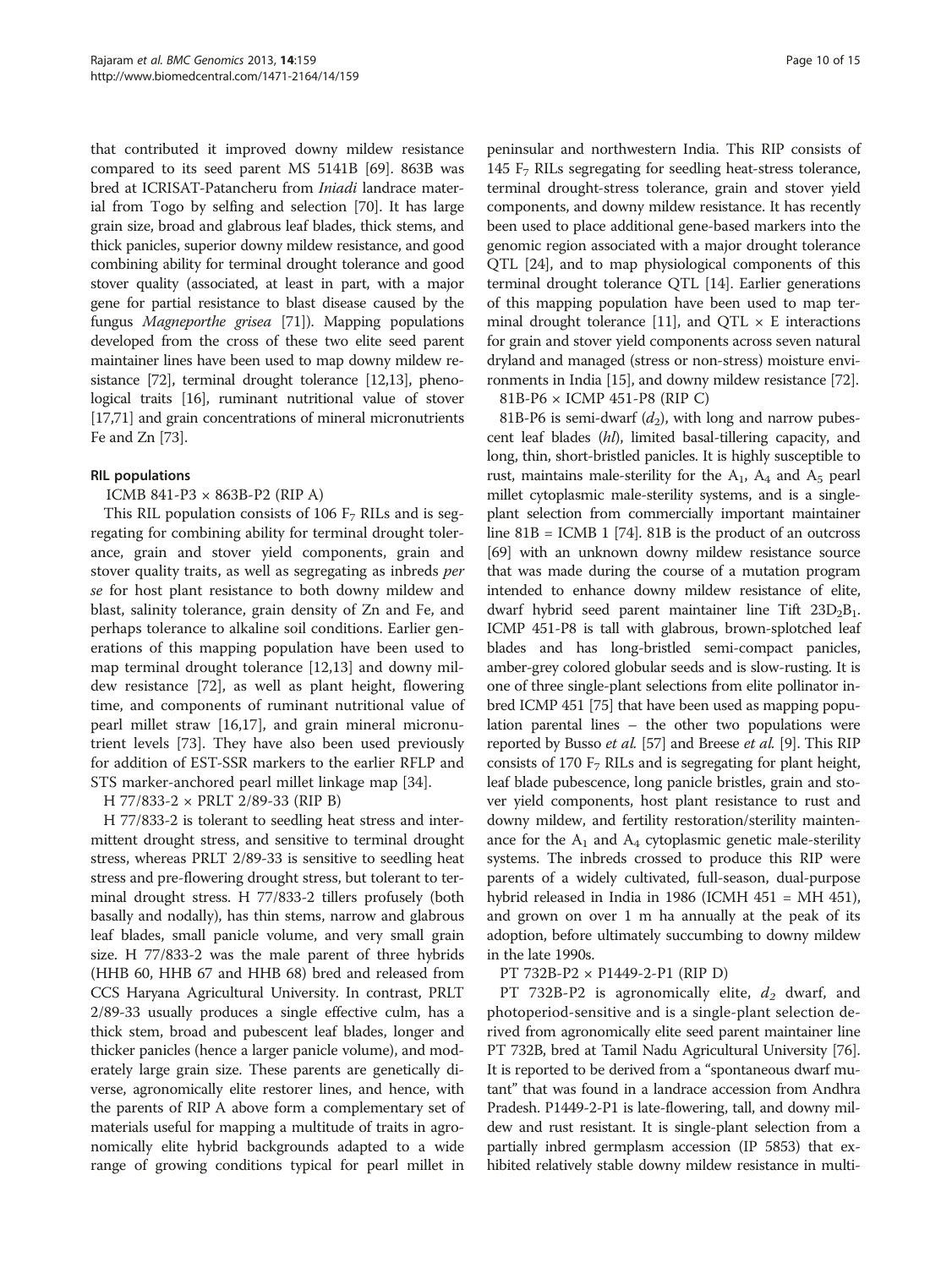locational international nurseries conducted across years and locations in South Asia and sub-Saharan Africa [[77](#page-15-0)]. This RIP consists of 130  $F<sub>7</sub>$  RILs and is segregating for plant height, downy mildew resistance and rust resistance.

### Drought stress treatments using standard dry-down conditions

Standard dry-down experiment [[78\]](#page-15-0) conditions (a fullyirrigated non-stress control paired with slow-onset stress treatments initiated at the beginning of emergence of the main stem panicle from the boot leaf sheath) were used to impose drought stress. The experiment was setup in pots on the floor of a greenhouse maintained at approximately 35°C/25°C, and irrigated as needed until stem elongation of each genotype was initiated. Daily watering continued until 10% of plants of a particular genotype had reached the boot stage of growth. All pots of that genotype were then watered thoroughly to saturate the soil, and allowed to drain overnight. The following morning, which was counted as the first day of stress treatment, each pot was enclosed in a plastic bag to prevent soil evaporation, with an opening for application of irrigation water. On each subsequent day each pot was weighed to measure transpirational water losses, which were replaced according to the following protocol: for plants assigned to the stress treatment, transpirational water losses in excess of 100 ml per day were added back; for plants assigned to the non-stress treatment, transpirational water losses were almost fully replaced to maintain soil moisture at about 80% field capacity. This allowed the stress imposition to progress slowly, as is the case in the field. The stress treatment continued until transpirational water losses of the stressed plants dropped to 20% normalized transpiration ratio (NTR) [\[78\]](#page-15-0).

#### RNA extraction, FLX/454-sequencing and assembly

The drought stressed leaf and root tissues of each of the two inbred genotypes were sampled at 4 days after initiation of the stress treatment, 70% NTR, 40% NTR and at 20% NTR, separately. RNA was extracted using the 'acid phenol method' [[79](#page-15-0)]. Finally four pools of total RNA were prepared from the stressed tissues: (1) leaf RNA from ICMB 841-P3, (2) root RNA from ICMB 841-P3, (3) leaf RNA from 863B-P2, and (4) root RNA from 863B-P2. Synthesis of cDNA was done according to the Super SMART™ PCR cDNA synthesis protocol (Clontech Laboratories, Inc., Mountain View, CA, USA). The four cDNA samples, each of approximately 5 μg, were sent to the J. Craig Venter Institute (JCVI, USA), for FLX/454 sequencing and assembly. For each of the four samples, one half-plate run (half of the PicoTiterPlate) was performed on the FLX/454 sequencing machine. The resulting ESTs were cleaned of rRNA, vector, ligator and poor quality sequences using SeqClean [\(http://compbio.](http://compbio.dfci.harvard.edu/tgi/software/)

[dfci.harvard.edu/tgi/](http://compbio.dfci.harvard.edu/tgi/software/)software/) and assembled using the Plant Transcript Assemblies (PLANTTA) pipeline [[80](#page-15-0)], using the TGICL assembler [[81](#page-15-0)] with the following parameters: retention requiring a 50 bp minimum match, 95% minimum identity in the overlap region and 20 bp maximum unmatched overhangs. The contigs and singletons resulting from the PLANTTA assembly are available at the following links, respectively: [http://gcpcr.grinfo.net/files/](http://gcpcr.grinfo.net/files/cr_files/gcpcr_file1016.xlsx) [cr\\_files/gcpcr\\_file1016.xlsx](http://gcpcr.grinfo.net/files/cr_files/gcpcr_file1016.xlsx) and [http://gcpcr.grinfo.net/files/](http://gcpcr.grinfo.net/files/cr_files/gcpcr_file1017.xlsx) [cr\\_files/gcpcr\\_file1017.xlsx](http://gcpcr.grinfo.net/files/cr_files/gcpcr_file1017.xlsx).

The CAP3 assembly program [\[82\]](#page-15-0) was used to do a separate assembly using the cleaned FLX/454 ESTs prepared at ICRISAT-Patancheru (data not used except for primer design of a few sequences and not submitted to database). CAP3 assembly default criteria used were: retention required a 40 bp minimum match, 90% minimum identity in the overlap region and 20 bp maximum unmatched overhangs. Putative SNPs were identified in the contigs formed from reads from ICMB 841-P3 and 863B-P2 based on scripts that are part of the PLANTTA pipeline [[80\]](#page-15-0). The minimal requirement for SNP calling is that there must be at least 2 sequences with the same base. These putative SNPs are listed in Additional file [1](#page-12-0).

### EST-SSR primer design and polymorphism screening

The EST sequences were scanned using a local version of the MIcroSAtellite (MISA) program [\(http://pgrc.ipk](http://pgrc.ipk-gatersleben.de/misa/)[gatersleben.de/misa/\)](http://pgrc.ipk-gatersleben.de/misa/) to identify class I SSRs with the parameters: (i) unit size / minimum number of repeats: (2/10) (3/7) (4/5) (5/4) (6/4) and (ii) maximal number of bases interrupting 2 SSRs in a compound microsatellite = 100. The SSR-containing sequences were used to develop EST-SSR primer pairs with the Primer3 program (link to details of EST-SSR primer pairs developed: [http://](http://gcpcr.grinfo.net/files/cr_files/gcpcr_file1021.xlsx) [gcpcr.grinfo.net/files/cr\\_files/gcpcr\\_file1021.xlsx\)](http://gcpcr.grinfo.net/files/cr_files/gcpcr_file1021.xlsx). The forward primers were synthesized with an m13-sequence (5′CACGACGTTGTAAAACGAC3′) tail on the 5′ end. PCR was performed in a 5 μl reaction volume containing 5 ng genomic DNA template, 0.2 picomole of m13-tailed forward primer, 1 picomole of reverse primer, 1 picomole of dye-labeled m13 primer, 0.5 μl of 2 mM dNTPs, 0.1 U Taq DNA polymerase and 0.5 μl of 10X PCR buffer in a Gen-Amp PCR system  $9700^{\circ}$  thermocycler (Applied Biosystems, USA). PCR conditions were as follows: denaturation at 94°C for 5 min, followed by 10 cycles of denaturation at 94°C for 15 s, annealing at 61°C to 51°C (touch-down cycles) for 30 s, and extension at 72°C for 30 s, followed by 40 cycles of denaturation at 94°C for 10 s, annealing at 54°C for 30 s, and extension at 72°C for 30 s, followed by final extension at 72°C for 20 min. PCR amplification was checked on 1.2% agarose gels and PCR products were separated by capillary electrophoresis on an ABI3730xl sequencer and their sizes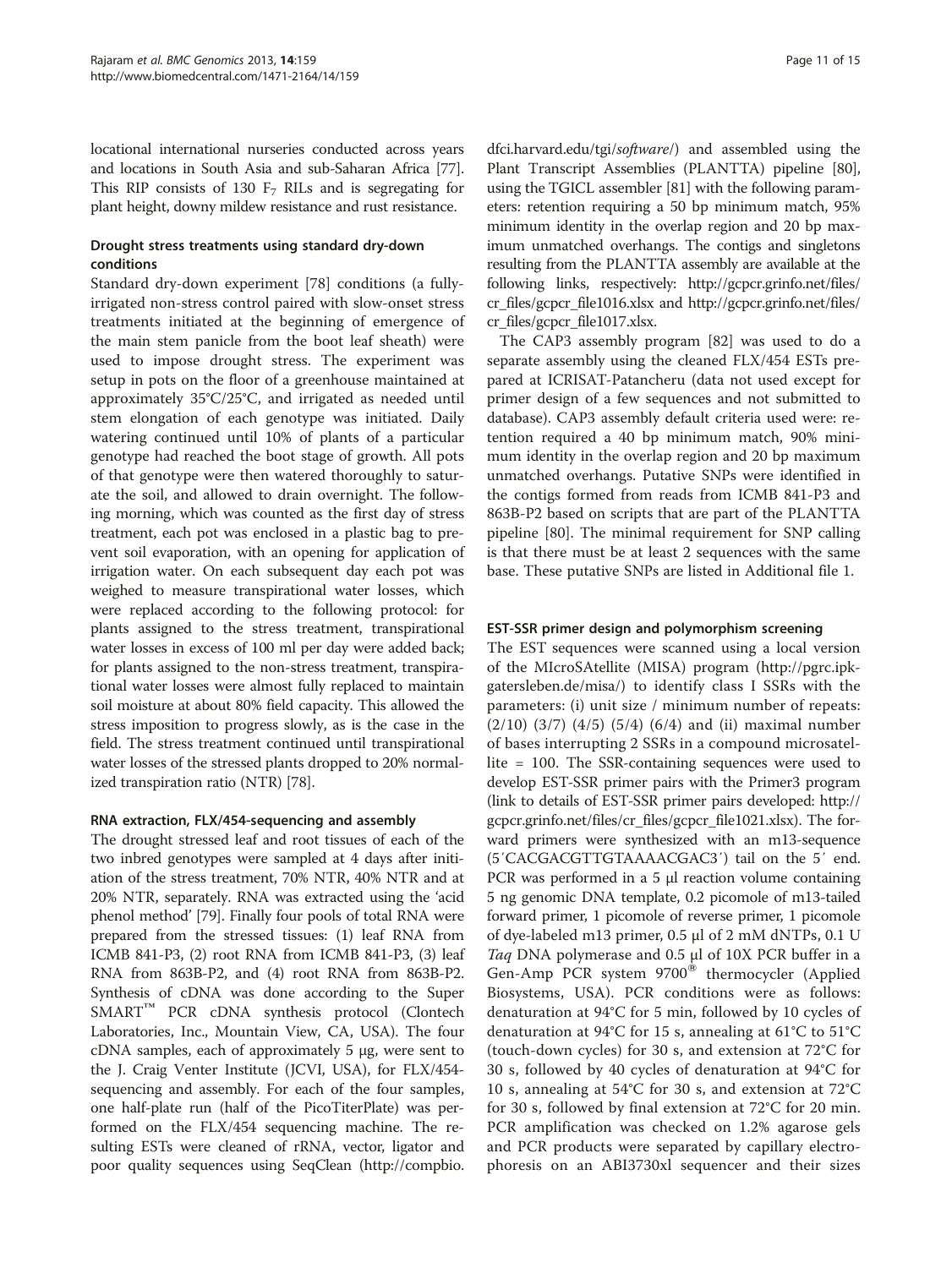<span id="page-12-0"></span>were determined using GeneMapper v4.0 software (Applied Biosystems, USA). The primer pairs were screened for their ability to detect polymorphism between parental pairs of the four RIL populations.

#### Individual and consensus map construction

In addition to the polymorphic EST-SSRs (Xipes series) developed in this study, EST-SSRs (Xicmp series), genomic SSRs (Xpsmp and Xctm series), and STS (Xpsmp (sts)) markers were mapped using the four RIL populations. GMendel 3.0 was used to create linkage groups with LOD  $\geq$ 3. The final order of the linkage groups were tested and verified by 25,000 bootstrap iterations. Some of the unlinked markers were assigned to the distal ends of the linkage groups by using "TRY" and "BUILD" commands in MapMaker 3.0. The loci in each linkage group were then ordered using RECORD and the Haldane mapping function was used to calculate inter-marker distances. The graphical representations of individual linkage maps for each mapping population and the correspondence of common markers across populations, were drawn using MapChart. An integrated map combining the respective linkage groups of the four component maps was created using MergeMap. MergeMap calculates a consensus marker order based on the marker order from individual maps. First, a set of DAGs are generated from the individual maps. These DAGs are used as input by the MergeMap to generate a set of consensus DAGs. Each of the consensus DAGs is consistent with all (or nearly all) of the markers in the individual input maps. Each of the consensus DAGs is linearized by MergeMap using a mean distance approximation. The consensus map coordinates are then normalized to the arithmetic mean cM distance for each linkage group from the four individual maps. The consensus map output files from MergeMap were visualized by Graphviz [\(http://www.graphviz.org/](http://www.graphviz.org/)) and the linearized consensus map for each linkage group was visualized by MapChart.

#### Identification of synteny

Syntenic relationship of the pearl millet linkage groups were identified with the following grass genome sequences: chromosomes of rice (genome release version "IRGSP Release Build 5.0 Pseudomolecules of Rice Genome") [\[83](#page-15-0)], foxtail millet (foxtail millet genome release by Beijing Genomics Institute in 2012) [\[84\]](#page-15-0), sorghum (genome release version "JGI Sbi/SBGDB161 (SEPT2007) - Release1") [\[85](#page-15-0)], maize (genome release version "AGPv1, 2009-03-20") [\[86](#page-15-0)] and Brachypodium (genome release version "Brachypodium v1.0") [[87](#page-15-0)]. BLAST search of the full-length pearl millet EST sequences, from which primer pairs (IPES and ICMP series) for mapped EST-SSRs had been developed, was done separately against each of the five genomes mentioned above. The top BLASTn hits on each of the five genomes with e-values  $\leq 1E-10$  were considered as potentially syntenic for the respective marker loci on pearl millet. The consensus map of pearl millet developed in this study by merging the four linkage maps was combined with the BLAST results to identify the syntenic relationships between the pearl millet linkage groups and the chromosomes of these five grass genomes. The regions of chromosomes of these five grass genomes with the top hits were aligned in vertical columns (one column for each genome) and were aligned more or less horizontally to syntenic chromosomal regions or linkage groups from other genomes. Maps of each of these chromosome segments with significant hits were prepared using MapChart. The physical distance between marker loci is represented in Mb (mega base pairs) for the sequenced grasses and the distance between marker loci in cM (centiMorgan) for the pearl millet linkage groups in Additional file 9. Lines were drawn between the BLAST hit positions on the chromosomal segments of the five grass genomes and the corresponding marker locus on pearl millet linkage groups to show the syntenic relationships in the figures in Additional file 9, and the results summarized in Table [4](#page-9-0).

#### Additional files

[Additional file 1: Table S1.](http://www.biomedcentral.com/content/supplementary/1471-2164-14-159-S1.xlsx) List of putative SNPs identified between ICMB 841-P3 and 863B-P2. The reads from ICMB 841-P3 are prefixed with "X\_" and the reads from 863B-P2 are prefixed with "Y\_". The column titled "SNP\_variant\_in\_X" represents the SNP variant in ICMB 841-P3 genotype while the column "SNP\_variant\_in\_Y" represents the SNP variant in 863B-P2 genotype.

[Additional file 2: Table S2.](http://www.biomedcentral.com/content/supplementary/1471-2164-14-159-S2.xls) Forward and reverse primer pair sequences developed from drought-stressed EST data set.

[Additional file 3: Table S3.](http://www.biomedcentral.com/content/supplementary/1471-2164-14-159-S3.xlsx) Linkage maps for the RIL cross ICMB 841- $P3 \times 863B - P2 (= RIP A).$ 

[Additional file 4: Table S4.](http://www.biomedcentral.com/content/supplementary/1471-2164-14-159-S4.xlsx) Linkage maps for the RIL cross H 77/833-2  $\times$ PRLT 2/89-33 (= RIP B).

[Additional file 5: Table S5.](http://www.biomedcentral.com/content/supplementary/1471-2164-14-159-S5.xlsx) Linkage maps for the RIL cross 81B-P6  $\times$ ICMP 451-P8 (= RIP C).

[Additional file 6: Table S6.](http://www.biomedcentral.com/content/supplementary/1471-2164-14-159-S6.xlsx) Linkage maps for the RIL cross PT 732B-P2  $\times$  $P1449-2-P1 (= RIP D)$ 

[Additional file 7: Figure S1.](http://www.biomedcentral.com/content/supplementary/1471-2164-14-159-S7.pptx) Consensus and comparative maps of pearl millet based on four RIL mapping populations. The mapping populations are abbreviated as in the text: RIP A = ICMB 841-P3  $\times$  863B-P2, RIP B = H 77/833-2  $\times$  PRLT 2/89-33; RIP C = 81B-P6  $\times$  ICMP 451-P8; RIP D = PT 732B-P2 × P1449-2-P1.

[Additional file 8: Table S7.](http://www.biomedcentral.com/content/supplementary/1471-2164-14-159-S8.xlsx) Linkage group-wise shared markers across the four Recombinant Inbred Populations (RIPs).

[Additional file 9: Figure S2.](http://www.biomedcentral.com/content/supplementary/1471-2164-14-159-S9.pptx) Synteny between the pearl millet linkage groups and chromosomes of 5 sequenced grasses. Linkage groups of pearl millet represented as Pg\_1 = LG1, Pg\_2 = LG2, Pg\_3 = LG3, Pg\_4 = LG4, Pg\_5 = LG5, Pg\_6 = LG6, Pg\_7 = LG7 and Pg\_A = LGA, Chromosomes of foxtail millet named as Si\_1 to Si\_9, chromosomes of rice as Os\_01 to Os\_12, chromosomes of sorghum as SBI-01 to SBI-10, chromosomes of maize as Zm\_01 to Zm\_10, and chromosomes of Brachypodium as Bd\_1 to Bd\_5. BLAST search of the full length EST sequences corresponding to the mapped pearl millet EST-SSR (Xipes and Xicmp) markers was done separately on each of the 5 sequenced grass genomes. Top hits with e-value ≤ E-10 were shown on the chromosomes and lines were drawn between the BLAST hit positions on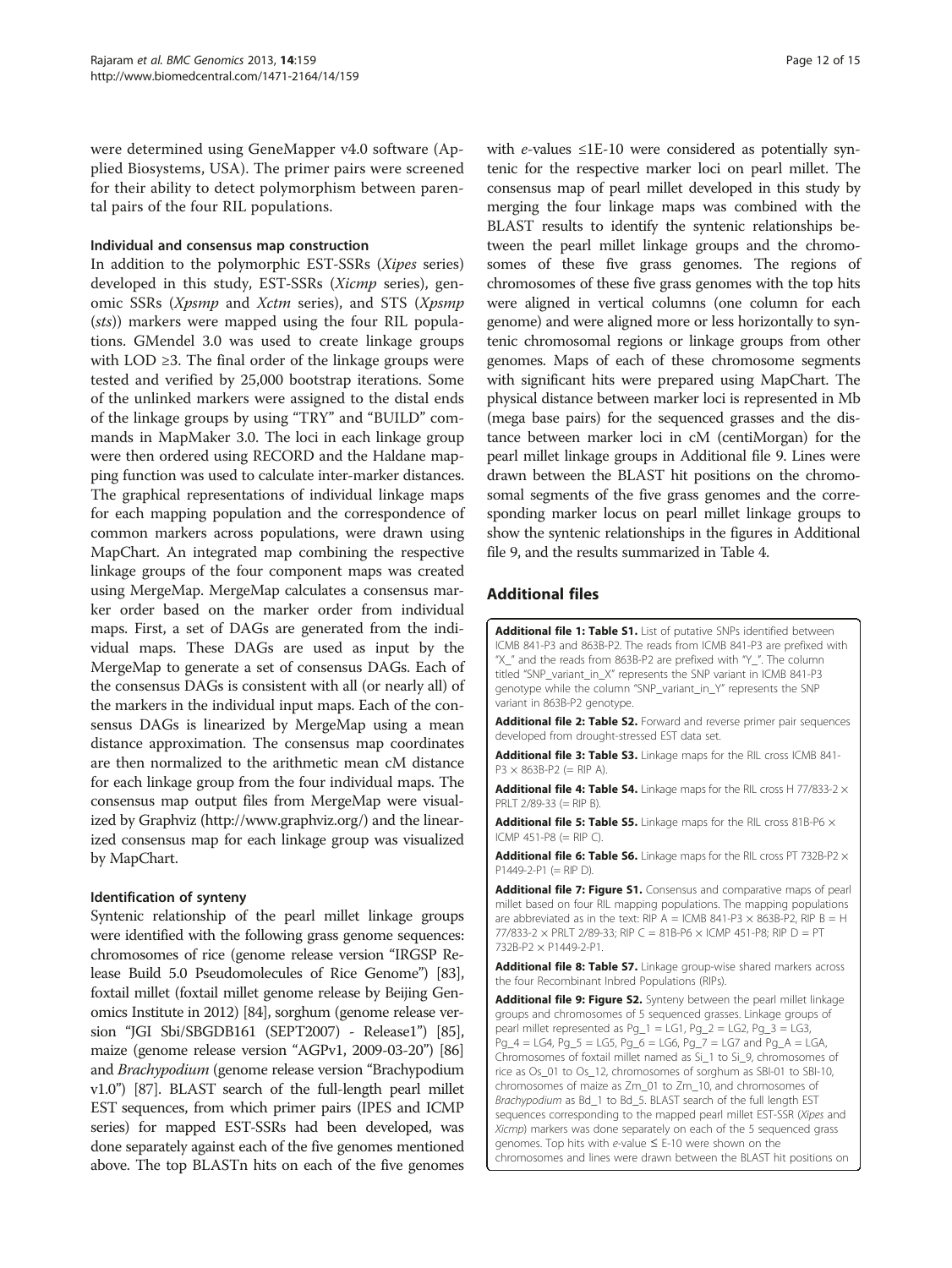<span id="page-13-0"></span>chromosomes of the 5 grass genomes and corresponding pearl millet linkage groups. The marker names are **bold**, underlined and italicized if the pearl millet marker had BLAST hits on 4 or 5 other grass genomes, are **bold** and underlined if the marker had hits on 3 other grass genomes, and are **bold** if the marker had hits on 1 or 2 other grass genomes and are normal font if the marker had no hits on these five grass genomes. "Inverted" in the brackets indicates that the marker order for the respective consensus LG is reversed. Linkage distances (in cM for pearl millet) or physical map positions (in Mb for other grasses) are given on the right side of each bar and the marker names are given on the left side of each bar.

#### Abbreviations

EST: Expressed sequence tag; SSR: Simple sequence repeats; QTL: Quantitative trait locus; DArT: Diversity array technology; SNP: Single nucleotide polymorphism; CISP: Conserved intron spanning primer; RFLP: Restriction fragment length polymorphism; NGS: Next generation sequencing; TUS: Tentative unique sequence; RIL: Recombinant inbred line; RIP: Recombinant inbred population; LG: Linkage group; DAG: Directed acyclic graph; NTR: Normalized transpiration ratio.

#### Competing interests

The authors declare that they have no competing interests related to the contents of this manuscript.

#### Authors' contributions

CTH was primarily responsible for the coordination of this study. RKV, ORL and MLN have assisted VR in the planning and design of this present study. VR, VV, CTH and RKV were involved in setting up drought stress treatments and isolation of RNA. VR, RKV, TN, SS, TS, AB and ORL were involved in the primer design and bioinformatics work. VR, TN, SS, AS, SK and BRK generated the linkage mapping data and did the linkage mapping. VR, TS and TN constructed the consensus map. VR, CTH, RKV, and ORL were involved in the synteny work. VR, TN, RS, MLN, CTH and ORL wrote the MS and other authors have contributed to it. All the authors have read and approved the final manuscript.

#### **Acknowledgements**

This paper presents results from a commissioned project supported by the CGIAR Generation Challenge Program (GCP), entitled 'Improving molecular tools for pearl millet'. The first author, VR, would like to acknowledge the Council of Scientific and Industrial Research (CSIR), India, for providing him a Research Fellowship.

#### Author details

<sup>1</sup>International Crops Research Institute for the Semi-Arid Tropics (ICRISAT), Patancheru, Hyderabad, Andhra Pradesh 502 324, India. <sup>2</sup>Centre for Biotechnology, IST, JNTUH, Kukatpally, Hyderabad, Andhra Pradesh 500 085, India. <sup>3</sup> Division of Genetics, Indian Agricultural Research Institute, New Delhi 110 012, India. <sup>4</sup>Department of Crop Improvement, Directorate of Oilseeds Research, Hyderabad 500 030, India. <sup>5</sup>Department of Biotechnology, College of Basic Sciences and Humanities, Chaudhary Charan Singh Haryana Agricultural University, Hisar, Haryana 125 004, India. <sup>6</sup>Centre of Excellence in Biotechnology, Anand Agricultural University, Anand, Gujarat 388 110, India. 7 Department of Crop and Soil Sciences, Oregon State University, Corvallis, Oregon 97331, USA. <sup>8</sup>International Crops Research Institute for the Semi-Arid Tropics (ICRISAT), ICRISAT Sahelian Center, Niamey, BP 12404, Niger.

#### Received: 26 August 2012 Accepted: 19 February 2013 Published: 9 March 2013

#### References

- ICRISAT, FAO: The World Sorghum and Millet Economies: Facts, Trends and Outlook. Patancheru, India: International Crops Research Institute for the Semi-Arid Tropics, and Rome, Italy: Food and Agricultural Organization of the United Nations; 1996:68.
- 2. Liu CJ, Witcombe JR, Pittaway TS, Nash M, Hash CT, Busso CG, Gale MD: An RFLP-based genetic map of pearl millet (Pennisetum glaucum). Theor Appl Genet 1994, 89:481–487.
- Qi X, Pittaway TS, Lindup S, Liu H, Waterman E, Padi FK, Hash CT, Zhu J, Gale MD, Devos KM: An integrated genetic map and a new set of simple sequence repeat markers for pearl millet, Pennisetum glaucum. Theor Appl Genet 2004, 109:1485–1493.
- 4. Supriya, Senthilvel S, Nepolean T, Eshwar K, Rajaram V, Shaw R, Hash CT, Kilian A, Yadav RC, Narasu ML: Development of a molecular linkage map of pearl millet integrating DArT and SSR markers. Theor Appl Genet 2011, 123:239–250.
- 5. Devos KM, Pittaway TS, Reynolds A, Gale MD: Comparative mapping reveals a complex relationship between the pearl millet and those of foxtail millet and rice. Theor Appl Genet 2000, 100:190–198.
- 6. Jones ES, Liu CJ, Gale MD, Hash CT, Witcombe JR: Mapping quantitative trait loci for downy mildew resistance in pearl millet. Theor Appl Genet 1995, 91:448–456.
- 7. Morgan RN, Wilson JP, Hanna WW, Ozais-Akins P: Molecular markers for rust and pyricularia leaf spot disease resistance in pearl millet. Theor Appl Genet 1998, 96:413–420.
- Jones ES, Breese WA, Liu CJ, Singh SD, Shaw DS, Witcombe JR: Mapping quantitative trait loci for resistance to downy mildew in pearl millet: Field and glasshouse screens detect the same QTL. Crop Sci 2002, 42:1316–1323.
- Breese WA, Hash CT, Devos KM, Howarth CJ: Pearl millet genomics an overview with respect to breeding for resistance to downy mildew. In Sorghum and Millets Pathology 2000. Edited by Leslie JF. Ames, Iowa: Iowa State Press; 2002:243–246.
- 10. Gulia SK, Hash CT, Thakur RP, Breese WA, Sangwan RS: Mapping new QTLs for improvement of downy mildew resistance in pearl millet. In Crop Production in Stress Environments: Genetic and Management Options. Edited by Singh DP, Tomar VS, Behl RK, Upadhyaya SD, Bhale MS, Khare B. Jodhpur, Rajasthan, India: Agrobios International; 2007:373–386.
- 11. Yadav RS, Hash C, Bidinger FR, Cavan GP, Howarth CJ: Quantitative trait loci associated with traits determining grain and stover yield in pearl millet under terminal drought stress conditions. Theor Appl Genet 2002, 104:67–83.
- 12. Yadav RS, Hash CT, Bidinger FR, Devos KM, Howarth CJ: Genomic regions associated with grain yield and aspects of post flowering drought tolerance in pearl millet across stress environments and tester background. Euphytica 2004, 136:265–277.
- 13. Bidinger FR, Nepolean T, Hash CT, Yadav RS, Howarth CJ: Quantitative trait loci for grain yield in pearl millet under variable postflowering moisture conditions. Crop Sci 2007, 47:969–980.
- 14. Kholová J, Nepolean T, Hash CT, Supriya A, Rajaram V, Senthilvel S, Kakkera A, Yadav RS, Vadez V: Water saving traits co-map with a major terminal drought tolerance quantitative trait locus in pearl millet (Pennisetum glaucum (L.) R. Br.). Mol Breed 2012, 30:1337–1353. [http://dx.doi.org/10.1007/s11032-012-9720-0.](http://dx.doi.org/10.1007/s11032-012-9720-0)
- 15. Yadav RS, Bidinger FR, Hash CT, Yadav YP, Yadav OP, Bhatnagar SK, Howarth  $C$ J: Mapping and characterisation of QTL  $\times$  E interactions for traits determining grain and stover yield in pearl millet. Theor Appl Genet 2003, 106:512–520.
- 16. Hash CT, Bhasker Raj AG, Lindup S, Sharma A, Beniwal CR, Folkertsma RT, Mahalakshmi V, Zerbini E, Blummel M: Opportunities for marker-assisted selection (MAS) to improve the feed quality of crop residues in pearl millet and sorghum. Field Crops Res 2003, 84:79–88.
- 17. Nepolean T, Blümmel M, Bhasker Raj AG, Rajaram V, Senthilvel S, Hash CT: QTLs controlling yield and stover quality traits in pearl millet. International Sorghum and Millets Newsletter 2006, 47:149–152.
- 18. Serraj R, Hash CT, Rizvi SMH, Sharma A, Yadav RS, Bidinger FR: Recent advances in marker-assisted selection for drought tolerance in pearl millet. Plant Prod Sci 2005, 8:334–337.
- 19. Hash CT, Sharma A, Kolesnikova-Allen MA, Singh SD, Thakur RP, Bhasker Raj AG, Ratnaji Rao MNV, Nijhawan DC, Beniwal CR, Prem S, Yadav HP, Yadav YP, Srikant, Bhatnagar SK, Khairwal IS, Howarth CJ, Cavan GP, Gale MD, Liu C, Devos KM, Breese WA, Witcombe JR: Teamwork delivers biotechnology products to Indian small-holder crop-livestock producers: Pearl millet hybrid "HHB 67 Improved" enters seed delivery pipeline. J SAT Agr Res 2006, 2(1). [http://www.](http://www.icrisat.org/journal/bioinformatics/v2i1/v2i1teamwork.pdf) [icrisat.org/journal/bioinformatics/v2i1/v2i1teamwork.pdf](http://www.icrisat.org/journal/bioinformatics/v2i1/v2i1teamwork.pdf).
- 20. Khairwal IS, Hash CT: "HHB 67-Improved" The first product of marker assisted crop breeding in India. Asia-Pacific Consortium on Agricultural Biotechnology; 2007. [http://www.apcoab.org/uploads/files/1276753523hhb7\\_pub.pdf](http://www.apcoab.org/uploads/files/1276753523hhb7_pub.pdf).
- 21. Gonzalo M, Oliver M, Garcia-Mas J, Monfort A, Dolcet-Sanjuan R, Katzir N, Arús P, Monforte A: Simple-sequence repeat markers used in merging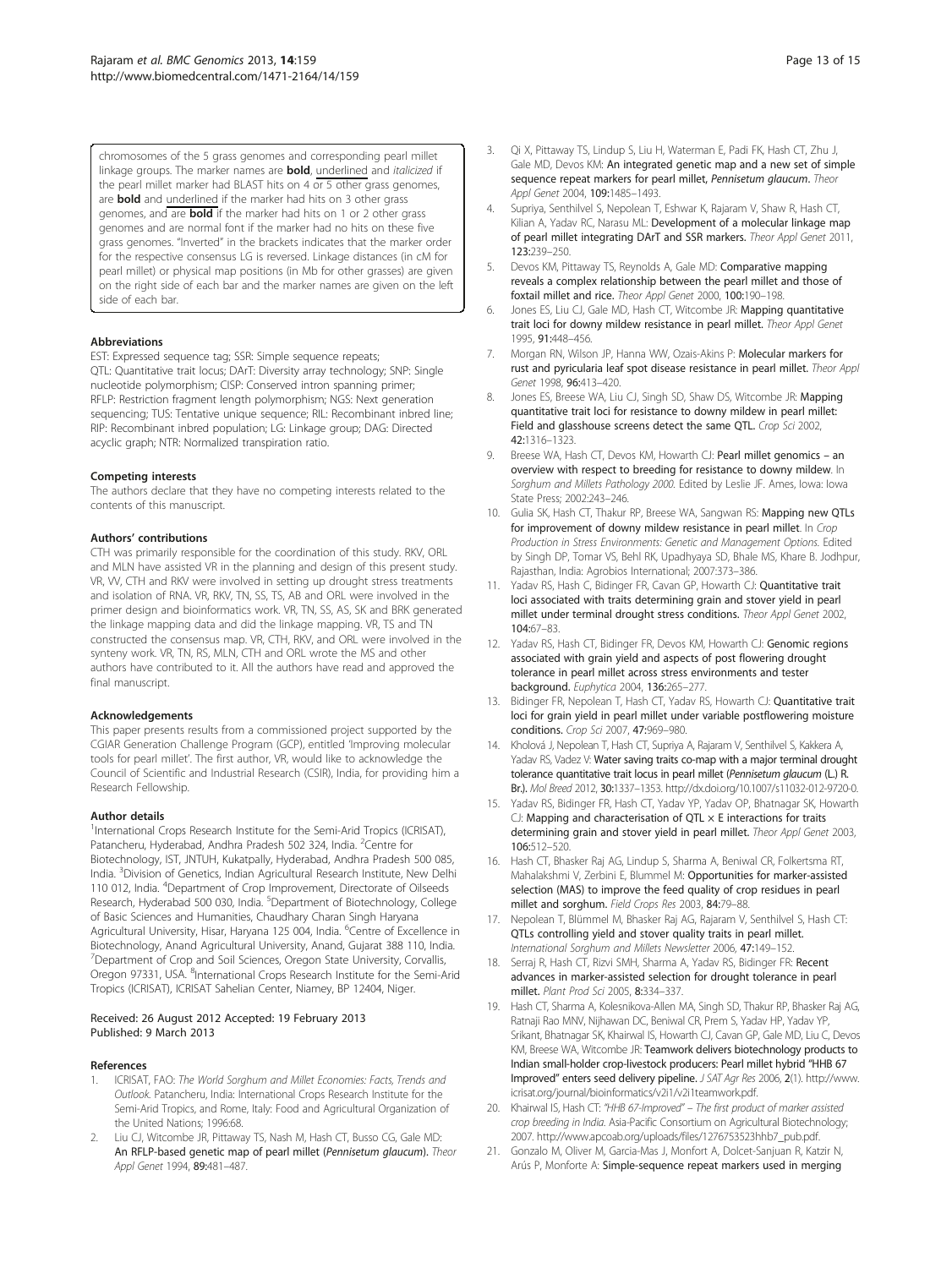<span id="page-14-0"></span>linkage maps of melon (Cucumis melo L.). Theor Appl Genet 2005, 110:802–811.

- 22. Bertin I, Zhu JH, Gale MD: SSCP-SNP in pearl millet—a new marker system for comparative genomics. Theor Appl Genet 2005, 110:1467–1472.
- 23. Feltus FA, Singh HP, Lohithaswa HC, Schulze SR, Silva TD, Paterson AH: A comparative genomics strategy for targeted discovery of single-nucleotide polymorphisms and conserved-noncoding sequences in orphan crops. Plant Physiol 2006, 140:1183–1191.
- 24. Sehgal D, Rajaram V, Vadez V, Hash CT, Yadav RS: Integration of genebased markers in pearl millet genetic map for identification of candidate genes underlying drought tolerance quantitative trait loci. BMC Plant Biol 2012, 12:9.
- 25. Elshire RJ, Glaubitz JC, Sun Q, Poland JA, Kawamoto K, Buckler ES, Mitchell SE: A robust, simple genotyping-by-sequencing (GBS) approach for high diversity species. PLoS One 2011, 6(5):e19379.
- 26. Varshney RK, Graner A, Sorrells E: Genic microsatellite markers in plants: features and applications. Trends Biotechnol 2005, 23:48–55.
- 27. Yu JK, La Rota M, Kantety RV, Sorrells ME: EST derived SSR markers for comparative mapping in wheat and rice. Mol Gen Genomics 2004, 271:742–751.
- 28. Sim SC, Yu JK, Jo YK, Sorrells ME, Jung G: Transferability of cereal EST-SSR markers to ryegrass. Genome 2009, 52:431–437.
- 29. Studer B, Kolliker R, Muylle H, Asp T, Frei U, Roldan-Ruiz I, Barre P, Tomaszewski C, Meally H, Barth S, Skot L, Armstead IP, Dolstra O, Lubberstedt T: EST-derived SSR markers used as anchor loci for the construction of a consensus linkage map in ryegrass (Lolium spp.). BMC Plant Biol 2010, 10:177.
- 30. Allouis S, Qi X, Lindup S, Gale MD, Devos KM: Construction of a BAC library of pearl millet, Pennisetum glaucum. Theor Appl Genet 2001, 102:1200–1205.
- 31. Qi X, Lindup S, Pittaway TS, Allouis S, Gale MD, Devos KM: Development of simple sequence repeat markers from bacterial artificial chromosome without sub-cloning. Biotechniques 2001, 31:355–362.
- 32. Budak H, Pedraza F, Cregan PB, Baenzinger PS, Dweikat I: Development and utilization of SSRs to estimate the degree of genetic relationships in a collection of pearl millet germplasm. Crop Sci 2003, 43:2284–2290.
- 33. Mariac C, Luong V, Kapran I, Mamadou A, Sagnard F, Deu M, Chantereau J, Gerard B, Ndjeunga J, Bezançon G, Pham J, Vigouroux Y: Diversity of wild and cultivated pearl millet accessions (Pennisetum glaucum [L.] R. Br.) in Niger assessed by microsatellite markers. Theor Appl Genet 2006, 114:49–58.
- 34. Senthilvel S, Jayashree B, Mahalakshmi V, Sathish Kumar P, Nakka S, Nepolean T, Hash CT: Development and mapping of simple sequence repeat markers for pearl millet from data mining of expressed sequence tags. BMC Plant Biol 2008, 8:119–127.
- 35. Yadav OP, Mitchell SE, Zamora A, Fulton TM, Kresovich S: Development of new simple sequence repeat (SSR) markers for pearl millet [Pennisetum glaucum (L.) R. Br.]. J SAT Agr Res 2007, 3(1). [http://www.icrisat.org/journal/](http://www.icrisat.org/journal/mpii/v3i1/Sorgu_Millet%20_other_Cereals/ISMN%2022_Development%20of%20new...%20(OPYadav%20et%20al.).pdf) [mpii/v3i1/Sorgu\\_Millet%20\\_other\\_Cereals/ISMN%2022\\_Development%20of](http://www.icrisat.org/journal/mpii/v3i1/Sorgu_Millet%20_other_Cereals/ISMN%2022_Development%20of%20new...%20(OPYadav%20et%20al.).pdf) [%20new...%20\(OPYadav%20et%20al.\).pdf.](http://www.icrisat.org/journal/mpii/v3i1/Sorgu_Millet%20_other_Cereals/ISMN%2022_Development%20of%20new...%20(OPYadav%20et%20al.).pdf)
- 36. Yadav OP Mitchell SE, Fulton TM, Kresovich S: Transferring molecular markers from sorghum, rice and other cereals to pearl millet and identifying polymorphic markers. J SAT Agr Res 2008, 6. [http://www.icrisat.](http://www.icrisat.org/journal/Volume6/Sorgum_Millet/OP_Yadav.pdf) [org/journal/Volume6/Sorgum\\_Millet/OP\\_Yadav.pdf.](http://www.icrisat.org/journal/Volume6/Sorgum_Millet/OP_Yadav.pdf)
- 37. Varshney RK, Dubey A: Novel genomic tools and modern genetic and breeding approaches for crop improvement. J Plant Biochem Biotechnol 2009, 18:127–138.
- 38. Varshney RK, Nayak SN, May GD, Jackson SA: Next-generation sequencing technologies and their implications for crop genetics and breeding. Trends Biotechnol 2009, 27:522–530.
- 39. Ramu P, Kassahun B, Senthilvel S, Ashok Kumar C, Jayashree B, Folkertsma RT, Ananda Reddy L, Kuruvinashetti MS, Haussmann BIG, Hash CT: Exploiting rice-sorghum synteny for targeted development of EST-SSRs to enrich the sorghum genetic linkage map. Theor Appl Genet 2009, 119:1193–1204.
- 40. Isobe S, Kölliker R, Hisano H, Sasamoto S, Wada T, Klimenko I, Okumura K, Tabata S: Construction of a consensus linkage map for red clover (Trifolium pratense L.). BMC Plant Biol 2009, 9:57.
- 41. Somers D, Isaac P, Edwards K: A high-density microsatellite consensus map for bread wheat (Triticum aestivum L.). Theor Appl Genet 2004, 109:1105–1114.
- 42. Gustafson J, Ma X-F, Korzun V, Snape J: A consensus map of rye integrating mapping data from five mapping populations. Theor Appl Genet 2009, 118:793–800.
- 43. Varshney RK, Marcel TC, Ramsay L, Russell J, Roder MS, Stein N, Waugh R, Langridge P, Niks RE, Graner A: A high density barley microsatellite consensus map with 775 SSR loci. Theor Appl Genet 2007, 114:1091–1103.
- 44. Ramana Kumari B, Senthilvel S, Nepolean T, Bhasker Raj AG, Kavi Kishore PV, Hash CT: Development of segmental substitution introgression lines (ILs) for pearl millet linkage group 1 (LG 1) and their characterization under drought stress. Abstract. San Diego, California, USA: Plant and Animal Genomes XIX Conference; 2011:362. January 15–19.
- 45. Duran C, Appleby N, Edwards D, Batley J: Molecular genetic markers: Discovery, applications, data storage and visualisation. Curr Bioinforma 2009, 4:16–27.
- 46. Temnykh S, DeClerck G, Lukashova A, Lipovich L, Cartinhour S, McCouch S: Computational and experimental analysis of microsatellites in rice (Oryza sativa L.): Frequency, length variation, transposon associations, and genetic marker potential. Genome Res 2001, 11:1441–1452.
- 47. Rozen S, Skaletsky HJ: Primer3 on the WWW for general users and for biologist programmers. Methods Mol Biol 2000, 132:365–386.
- 48. Holloway J, Knapp S: GMendel 3.0. Users Guide. Corvallis, OR: Oregon State University; 1993.
- 49. Lander ES, Green P, Abrahamson J, Barlow A, Daly MJ, Lincoln S, Newburg L: MAPMAKER: an interactive computer package for constructing primary genetic linkage maps of experimental and natural populations. Genomics 1987, 1:174–181.
- 50. Lincoln SE, Daly M, Lander ES: Constructing genetic maps with MAPMAKER/ EXP 3.0. Cambridge MA: Whitehead Institute Technical Report; 1992.
- 51. van Os H, Stam P, Visser RGF, Van Eck HJ: RECORD: a novel method for ordering loci on a genetic linkage map. Theor Appl Genet 2005, 112:30–40.
- 52. Voorrips RE: MapChart: software for the graphical presentation of linkage maps and QTLs. *J Hered* 2002, 93:7-78.
- 53. Wu Y, Close TJ, Lonardi S: On the accurate construction of consensus genetic maps, Proceedings of LSS Computational Systems Bioinformatics Conference: 26–29 August 2008. Stanford: Life Sciences Society; 2008:285– 296. [http://csb2008.org/csb2008papers/059Lonardi.pdf.](http://csb2008.org/csb2008papers/059Lonardi.pdf)
- 54. Dillon SL, Lawrence PK, Henry RJ, Price HJ: Sorghum resolved as a distinct genus based on combined ITS1, ndhF and Adh1 analyses. Pl Syst Evol 2007, 268:29–43.
- 55. Doust AN, Kellog EA, Devos KM, Bennetzen JL: Foxtail millet: A sequencedriven grass model system. Plant Physiol 2009, 149:137–141.
- 56. Chemisquy MA, Giussani LM, Scataglini MA, Kellogg EA, Morrone O: Phylogenetic studies favour the unification of Pennisetum, Cenchrus and Odontelytrum (Poaceae): a combined nuclear, plastid and morphological analysis, and nomenclatural combinations in Cenchrus. Ann Bot 2010, 106:107–130.
- 57. Busso CS, Liu CJ, Hash CT, Witcombe JR, Devos KM, de Wet JMJ, Gale MD: Analysis of recombination rate in female and male gametogenesis in pearl millet (Pennisetum glaucum) using RFLP markers. Theor Appl Genet 1995, 90:242–246.
- 58. Azhaguvel P: Linkage map construction and identification of QTLs for downy mildew (Sclerospora graminicola) resistance in pearl millet (Pennisetum glaucum (L.) R. Br.). Madurai, Tamil Nadu, India: PhD thesis Department of Agricultural Botany, Agricultural College and Research Institute, Tamil Nadu Agricultural University; 2001.
- 59. Kolesnikova MA: Mapping new quantitative trait loci (QTL) for downy mildew resistance in pearl millet. Moscow, Russia: PhD thesis Russian National Academy of Sciences; 2001.
- 60. Balasubramanian S, Schwartz C, Singh A, Warthmann N, Kim MC, Maloof JN, Loudet O, Trainer GT, Dabi T, Borevitz JO, Chory J, Weigel D: QTL mapping in new Arabidopsis thaliana advanced intercross-recombinant inbred lines. PLoS One 2009, 4(2):e4318.
- 61. Frisch M, Bohn M, Melchinger AE: Minimum sample size and optimal positioning of flanking markers in marker-assisted backcrossing for transfer of a target gene. Crop Sci 1999, 39:967-975.
- 62. Frisch M, Bohn M, Melchinger AE: Comparison of selection strategies for marker-assisted backcrossing of a gene. Crop Sci 1999, 39:1295–1301.
- 63. Frisch M, Melchinger AE: The length of the intact donor chromosome segment around a target gene in marker-assisted backcrossing. Genetics 2001, 157:909–917.
- 64. Hospital F: Size of donor chromosome segments around introgressed loci and reduction of linkage drag in marker-assisted backcross programs. Genetics 2001, 158:1363–1379.